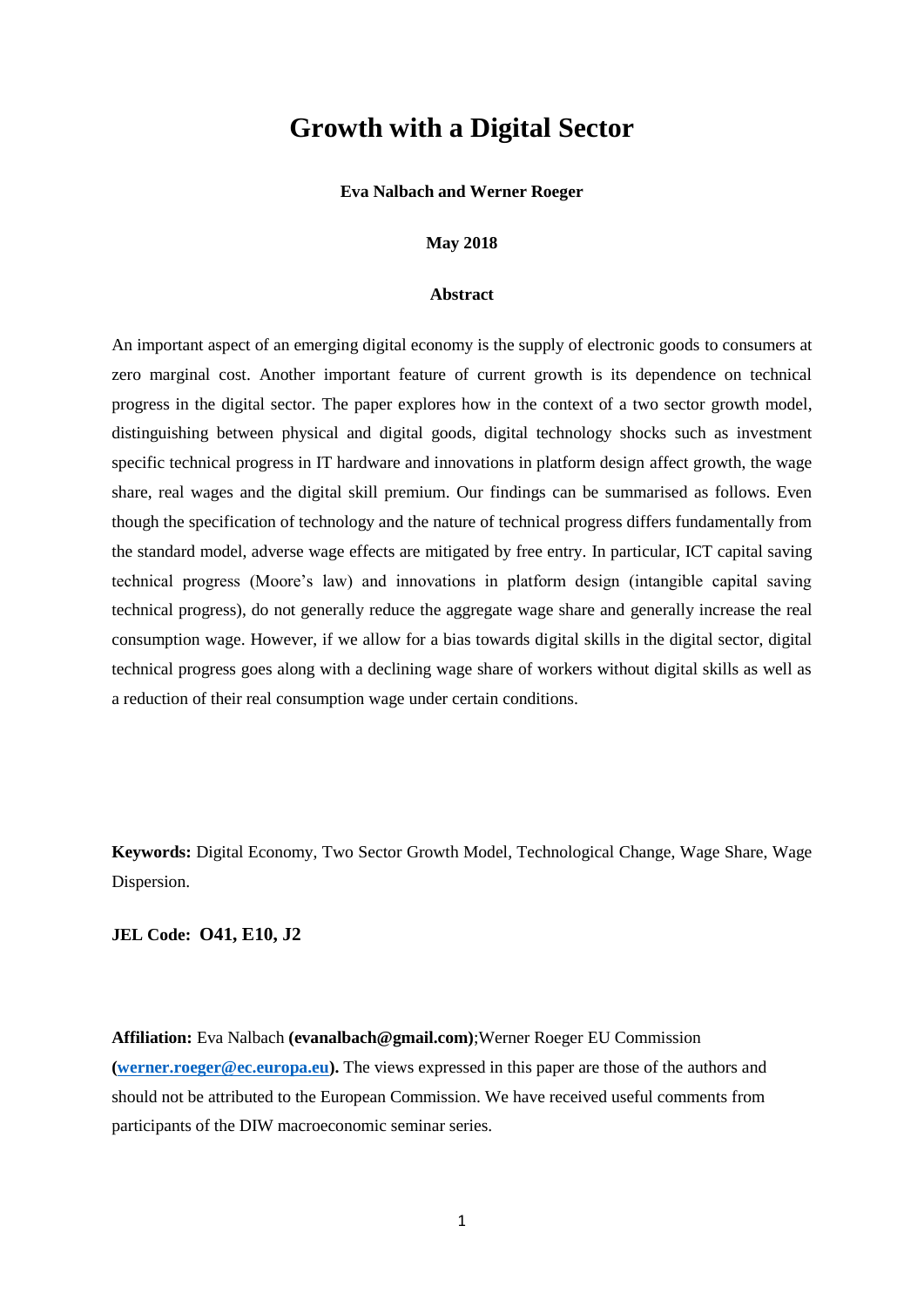### **Introduction**

The digitisation of consumption is one of the most noticeable trends in advanced industrial economies. Consuming digital content on computers and smartphones has become an integral part of leisure and consumption activities. The economic importance of this trend also shows up in the market capitalisation of IT firms like Apple, Alphabet (Google) and Microsoft which focus on consumer goods and services. The OECD (2015) estimates that the value added share of the digital sector now amounts to about 8% of GDP. Future growth potential is also signalled by the R&D share of ICT in total business R&D, which amounts to about 33% (or 0.5% of GDP) in the OECD. Similarly, the amount of risk capital invested in internet specific start-ups is about 25% of all venture capital investments in the US. Market capitalisation, the focus of start-up financing and the concentration of research activities is signalling that future growth is likely to come from the digital sector of the economy. The recent OECD report states that the share of the digital sector has remained relatively stable in recent years, this should however not be misinterpreted as a sign of stagnation, it rather reflects the strong decline in relative prices of digital goods due to high rates of technical progress in the digital sector. Digitisation is of course not restricted to consumption but also affects the business sector. Nevertheless we focus in this paper on the digitisation of consumer services. It can be argued that the phenomena we want to stress in this paper, namely the scalability of digital services can more easily be achieved with consumer oriented services because the preferences of private households are more similar within a country or even across the world, while companies often ask for customised products.

In recent work Dhar and Sundararajan (2007) and Sundararajan (2016) identify three fundamental technological forces which distinguish digital technologies from technological developments preceding them. The first factor is what Dhar and Sundararajan call 'rendering of things as information and in particular, representing that information digitally'. What is meant here are all those recent technological developments which have made it possible to represent voice, music and video in a digital format. A second force is the sustained rate of technical progress in IT hardware, bandwidth and storage which has led to a miniaturisation of digital devices and greatly facilitated their portability and use in everyday life. This technological trend is most well known as "Moore's law" according to which the price-performance ratio of digital devices would half every two years. The third factor is the continuous increase in 'programmability in a modular' way. This trend allows to offer entirely different things on standardised software platforms, such as adding new capabilities to existing digital devices (i. e. add new apps to your smartphone).

These three factors are important technological developments by themselves but they are also interacting with each other. For example, the digitisation of music is possible since a long time and tangible equipment (such as a CD player) as a high capacity storage medium was used to play music.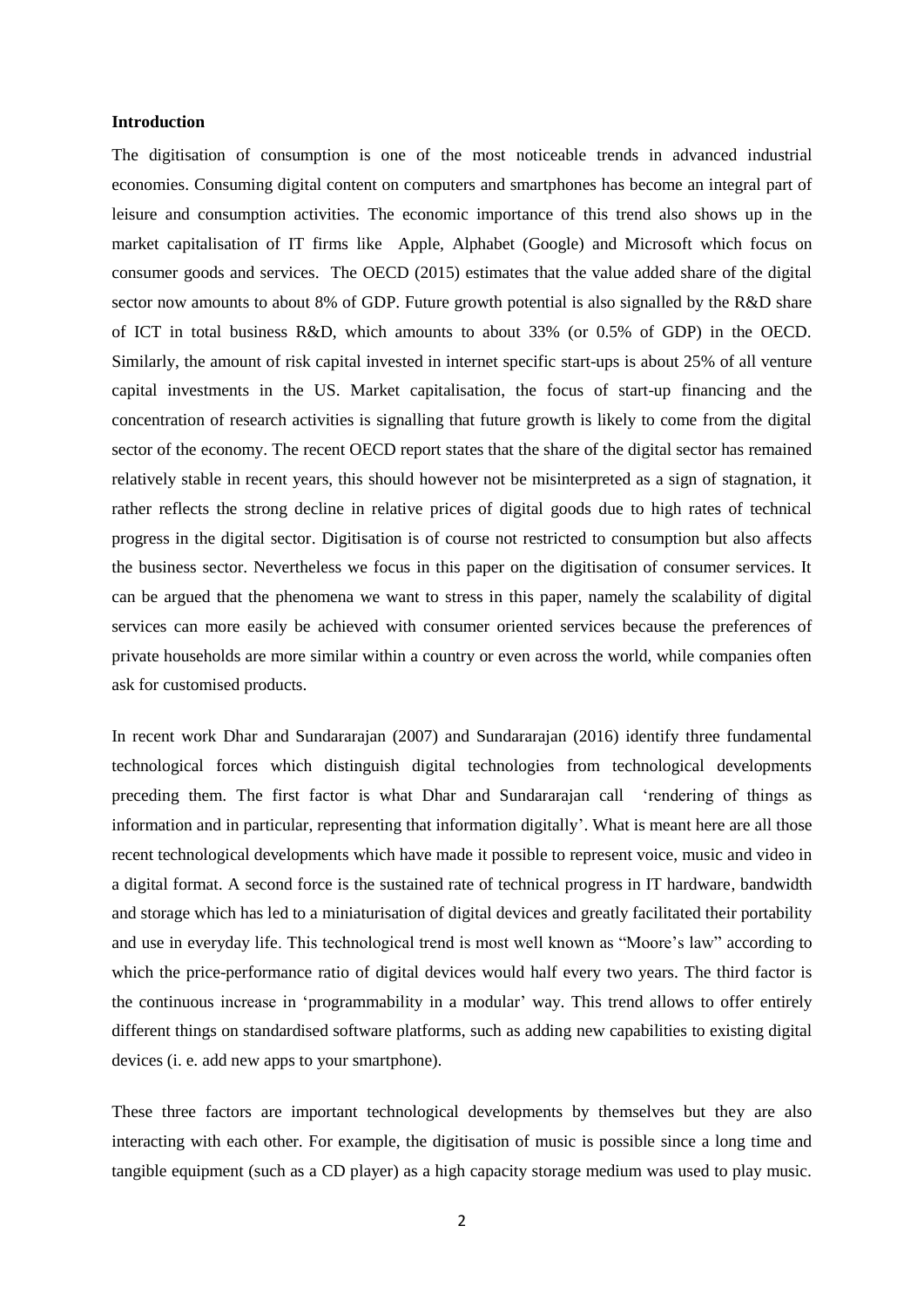But, the separation of the digital information contained in the song from the tangible devise became possible only when there was sufficient bandwidth to send and receive these millions of bits and when sufficiently powerful consumer owned general purpose devices (computers and smart phones) became available, equipped with the relevant software.

The separation of information from a physical object across a number of goods (music, videos, apps etc.) brings about fundamentally new ways of consumption and production. There is one crucial economic aspect which makes these digital goods differ from physical goods and services, namely their scalability. While for traditional goods a constant returns to scale production function is a good representation of the technology, digital goods have a fundamentally different cost structure. Digital goods are easily duplicated, once a prototype has been created. Their distribution can be organised via platforms. Setting up a platform requires an initial investment, which transforms a business idea into a software which allows to link providers of digital goods with customers. Operating the platform may itself be subject to fixed per period operating cost. However, once the platform is set up, sales can be adjusted to demand at zero marginal cost. This aspect of the digital economy has been stressed by various authors (e. g. Rifkin, Mason), but to the best of our knowledge, the possible implications of an expanding digital sector on growth, employment and income distribution has not been analysed formally yet.

In this paper we present a two sector economy which is producing physical goods as well as digital goods, which we will henceforth denote as physical and digital sector respectively. Our model economy can be described as follows:

The physical sector is characterised by a CRS technology and perfect competition and it produces rival goods. Technical progress is exogenous and labour augmenting. Consistent with the technological trends outlined above, we divide the digital sector into three subsectors. First, there are the IT hardware producers, which provide the physical infrastructure used by platforms. Production of IT equipment is subject to constant returns to scale and exogenous technical progress. Another important input is intangible capital in the form of software and R&D. Both activities allow to transform business ideas into a computer code which then allows the platform to respond to customer demand with zero marginal cost. Firms in the digital sector offer different varieties of digital goods. Production is characterised by fixed per period operating cost of a platform and zero marginal cost. Given consumer preferences for varieties of digital goods, each platform has the power to set prices such as to maximise profits. In order to obtain interior solution to the maximisation problem of the platform, we assume quadratic preferences which exhibit declining price elasticity as demand increases.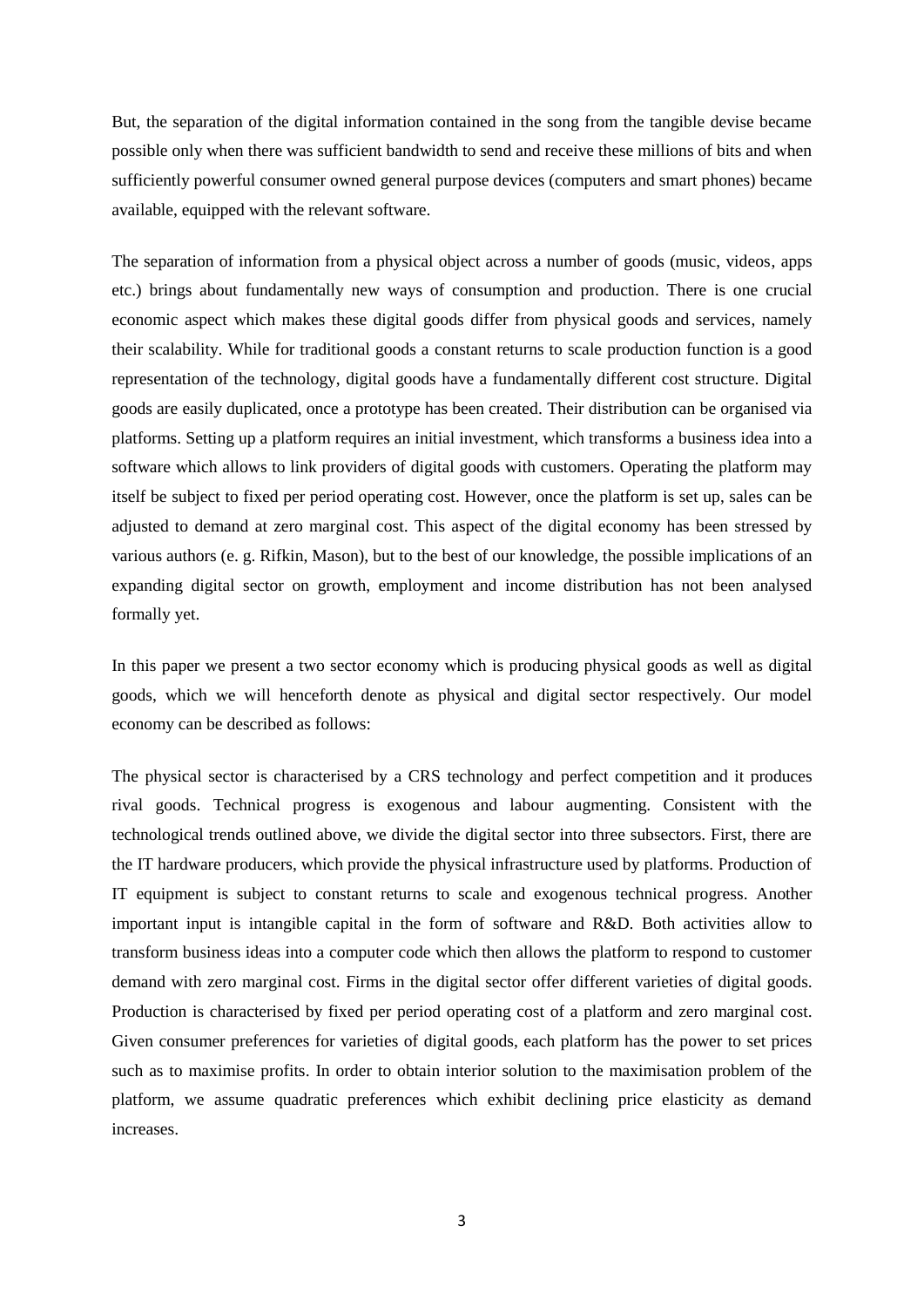Technical progress in the digital sector can thus take three forms. First there can be a positive technology shock to the creation of new platforms, i. e. all activities related to the creation of software and R&D. These types of innovations lower the cost for creating new platforms which reduces entry costs. A second form of innovation are improvements in IT hardware (speed and storage capacity), which the platform rents. Innovations of this type reduce the period operating costs of the platform. It is assumed here that each platform needs a fixed amount of computer hardware, irrespective of the scale of operation plus overhead labour. Therefore a third form of technical progress in the digital sector are organisational innovations which reduce the number of overhead workers.

Technology in the digital sector requires to model entry explicitly. On the one hand, incumbent platforms have an advantage since a large fraction of customers are likely to become habituated shoppers enjoying the convenience value of well-known search and payment rules. These lock in effects are associated with increasing switching costs new platform providers have to incur when entering the market. However, as emphasised by Gilbert (2015), entry is not impossible as can be seen from the co-existence of various electronic goods providers, which offer slightly different service variants (e. g. by the degree in which e-book readers are locked into the use of its proprietary ereader). Also, customers often have a choice between electronic and non-electronic variants. Finally, technical progress and new ideas can challenge incumbent positions (see Veughelers 2013). In this paper we consider two extreme positions. We will look at both an economy with free entry and an economy with entry costs. Concerning the modelling of entry into the digital sector we borrow heavily from the endogenous growth literature (see Romer (1990) or Grossman and Helpman (2003)). We also allow for two types of skills, namely digital and non-digital skills. Here we consider two extreme cases. In the first case we assume homogenous labour or perfect substitutability between workers with and without digital skill in all sectors of the economy. In a second case we assume that the individual sectors demand those skills in different, but fixed proportions.

It must be stressed that this paper does not cover all digital economic activities. In particular it leaves out two important activities, namely all activities related to sharing of physical goods, which can be coordinated via digital platforms. In a companion paper (Nalbach and Roeger (2017)) we discuss this case. Also free digital services such as obtaining information from search engines and interacting with others in social networks are not covered in this paper. Instead, we concentrate in this paper on the sale of electronic goods to consumers.

We use this model to study the following questions. If technical progress is predominantly taking place in the digital sector of the economy, how will this affect aggregate growth, (employment) and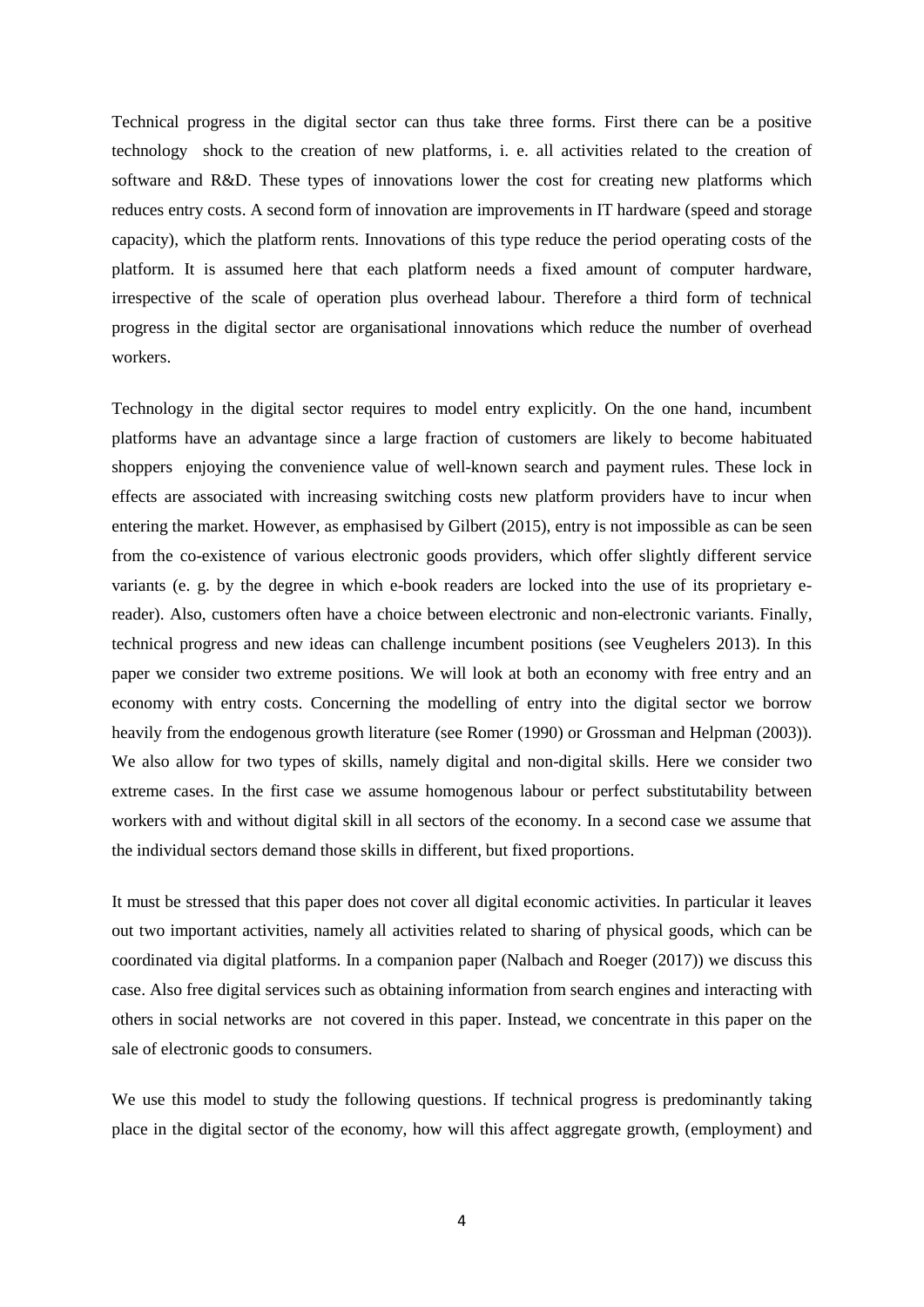income distribution ((skill specific) wage share), given the specific nature of production and market structure in the digital sector?

In particular, technical progress in the digital sector is not labour augmenting in the traditional sense, i. e. it does not increase the marginal productivity of labour and the real wage. That the wage share could be negatively affected has also been discussed in the empirical literature. This question has especially gained attention in the US literature, where a significant decline in the wage share can be observed since early 2000.

While this paper explores the aggregate growth and distributional effects of an emerging digital goods sector with distinct product and technology characteristics, there is a growing literature which analyses recent distributional trends with the emergence of so called superstar firms. Autor et al. (2016) find that rising firm mark ups in the US could be related to new production structures, especially associated with the proliferation of information intensive goods which are distributed via platforms. They call these firms superstar firms. These authors emphasize heterogeneity of firms (small and large firms) across all sectors. Korinek and Ng (2017) make an attempt to introduce superstar firms into an otherwise standard growth model, by introducing firms with high fixed and zero marginal cost and they analyse how sectoral output and productivity changes with the emergence of a superstar firm characterised by a certain level of fixed costs. These authors concentrate on changes in the structure of production, when a superstar firm enters. However, entry is exogenous.

The paper is organised as follows. Section 1 provides some stylised facts on the digital and non-digital sector of the US economy. Section 2 gives a detailed model description. Section 3 provides an analytical steady state solution for a special case, characterised by homogeneous labour and unit elasticity between physical and digital goods. This provides insights into the main mechanisms in which different types of technology shocks in the digital sector affect growth and wages. Section 4 assesses the quantitative effects of permanent digital technology shocks in a model calibrated to the US economy. In the annex we discuss the optimality of the market outcome, by comparing the social planning solution to the market solution and we also provide some sensitivity analysis.

### **1. Some stylised facts**

We define the digital sector as being composed of ISIC industries 26 (manufacture of computer, electronic and optical products), 58 (publishing activities), 60 (programming and broadcasting), 62 (computer programming, consultancy and related activities) and 63 (information service activities). The nominal share of the digital sector stayed roughly constant over the period 2000-2015 at close to 7% (see Figure 1).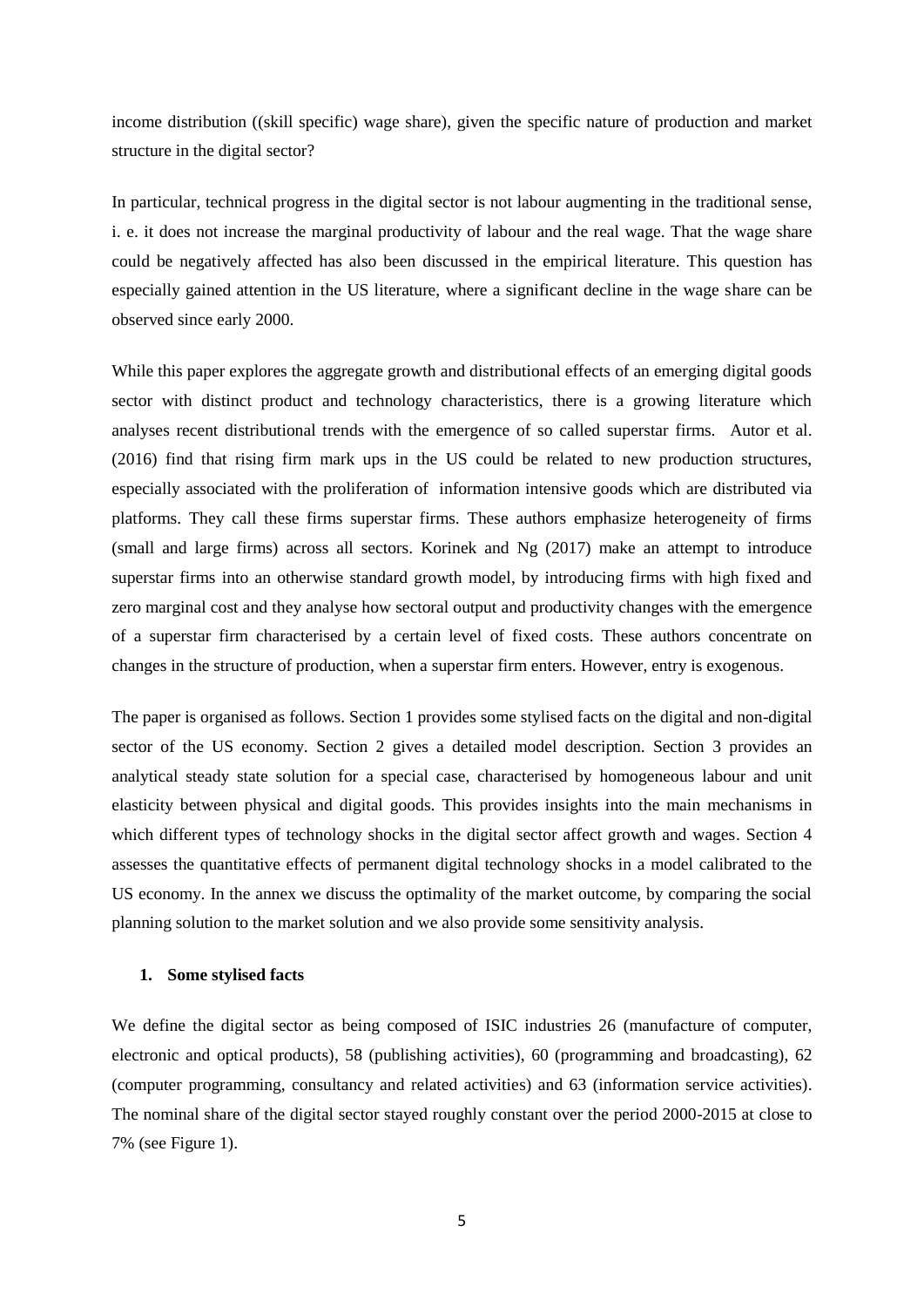

**Figure 1: Digital Sector Share (Nominal GVA as % of GDP)**

Source: BEA national accounts

Average labour productivity (real value added/employment) grew by 5.7% on average over the same period, compared to 1.3% for the total economy. Thus non-digital sector productivity only grew by ca. 0.9%. The wage share of the digital sector exceeded the total economy wage share in early 2000, but fell afterwards and reached a trough in 2010. It increased slightly in the following years but is still below the total economy wage share (see Figure 2).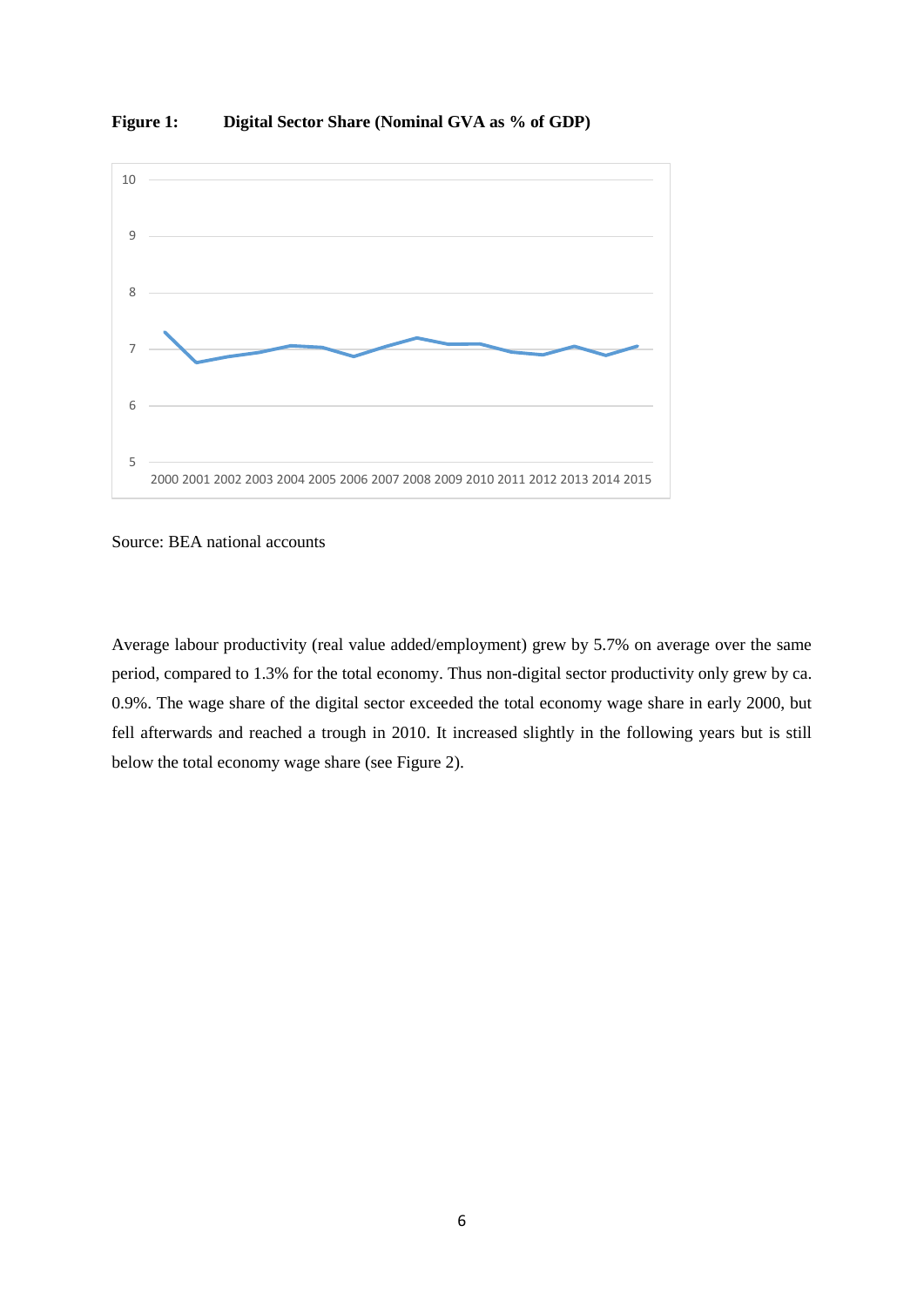

**Figure 2: Wage share – Total economy and digital sector (US)**

Information about the endowment of the workforce with digital skills is contained in the OECD's survey of adult skills (PIAAC). This survey suggests that about 50% of adults can carry out basic computer tasks (writing, emailing and searching the web). However only about 4% of workers are IT specialists (OECD 2016), i. e. workers who can code, develop applications, manage networks or analyse Big Data. Unfortunately data on the distribution of digital skills across sectors is scarce (see OECD 2016), however, some information is provided by Guellec et al. (2017). They show that employment with software related occupations are substantially higher in digital sectors.

Also in terms of the composition of the capital stock, the digital sector differs strongly from the total economy. While in th aggregate intangible assets are about a quarter of total assets and ICT and computer hardware constitute about 20% of machinery and equipment, the intangible asset share in the digital sector is 62% and machinery and equipment is practically completely made up of ICT and computer hardware<sup>1</sup>. Because of higher digital sector growth, intangible capital has grown more strongly compared to tangibles. Interestingly the average growth differential seems to a large extent due to a cleansing effect in the 2009 recession which shows a strong drop in tangibles, while intangibles remained flat (see Figure 3).

**.** 

Source: BEA national accounts. Notes: Wage share defined as compensation of employees as per cent of GVA.

 $<sup>1</sup>$  See Haskel et al. (2018) for an analysis of intangible capital.</sup>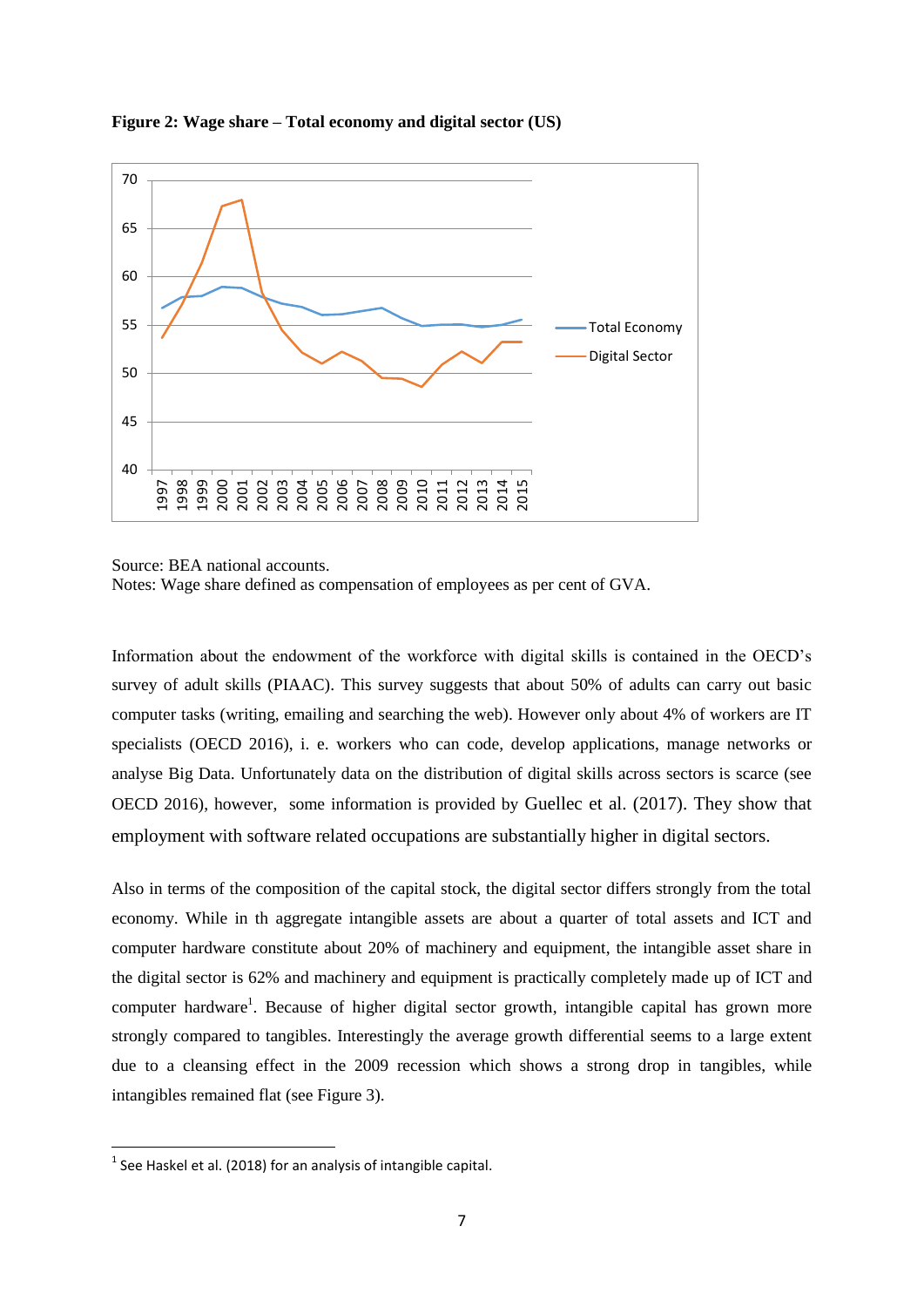**Table 1: Asset Structure – Total Economy and Digital Sector, as % of total Assets, US, 2016**

|                                    | <b>Total Economy</b> | <b>Digital Sector</b> |
|------------------------------------|----------------------|-----------------------|
| <b>Machinery &amp; Equipment</b>   | 33                   | 27                    |
| <b>ICT &amp; Computer Hardware</b> |                      | 27                    |
| <b>Intangible assets</b>           | 26                   | 62                    |
| <b>Software</b>                    |                      | 27                    |
| R&D                                | 13                   | 25                    |

Source: BEA national accounts



# **Figure 3: Tangibles (M&E) and Non Tangibles (Software), Index 2000=1**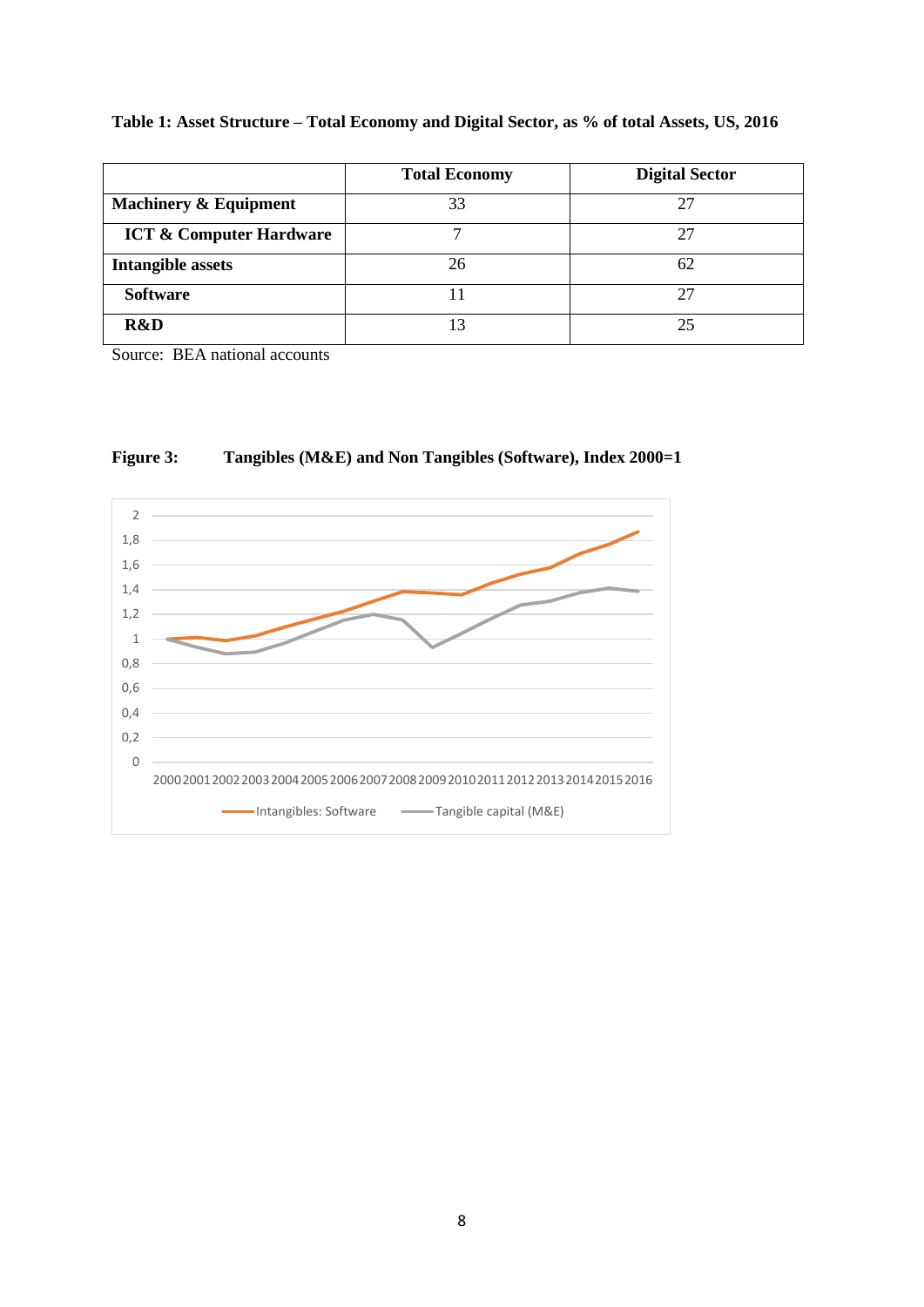### **2. The model**

We analyse a two-sector economy, with a sector for physical goods and a sector for digital goods/services. The physical goods sector is perfectly competitive. Physical goods are produced with a CRS production function. This sector sets prices according to marginal cost. The digital sector is comprised of a two stage production process. There is a knowledge production function for new platform designs which uses labour as input. The number of new designs is proportional to labour input. Platforms are sold to entrants in the digital sector. Platforms receive revenue from selling digital goods to households. Apart from the purchase price of the platform there is a per period fixed operating cost for the platform, but there are no other costs associated with the provision of digital goods, i.e. digital goods can be provided at zero marginal cost.

### Household

There is a continuum of households *h* distributed over the unit interval  $h \in (0,1)$ . The household maximises an intertemporal utility function over a consumption aggregate  $(C_t)$  and labour supply  $(L_t)$ . We denote the supply of traditional skills with  $L_t^L$  and the supply of digital skills with  $L_t^H$ 

$$
U = \sum_{t=0}^{\infty} \beta^t (\log(C_t) - \frac{\omega^L}{1+\xi} \left(\frac{L_t^L}{L_t^L}\right)^{1+\xi} - \frac{\omega^H}{1+\xi} \left(\frac{L_t^H}{L_t^H}\right)^{1+\xi}) \quad \text{with } \beta = \frac{1}{1+\rho}
$$
 (1)

and, CES utility for physical  $(C_t^O)$  and digital goods  $(C_t^D)$ 

$$
C_t = \left[ \gamma^{\frac{1}{\sigma}} C_t^0 \frac{\sigma - 1}{\sigma} + (1 - \gamma)^{\frac{1}{\sigma}} C_t^0 \frac{\sigma - 1}{\sigma} \right]^{\frac{\sigma}{\sigma - 1}} \tag{2}
$$

and the special case of unit elasticity

$$
C_t = \frac{c_t^{0} c_t^{0.1 - \gamma}}{\gamma^{\gamma} (1 - \gamma)^{1 - \gamma}}
$$
\n(3)

The utility function or digital goods  $C^D(x_j)$  characterises preferences for varieties *j* of digital goods of the household sector. We assume that the utility of an individual household member *h* associated with the consumption of digital good *j* is given by

$$
U(h) = (\phi_1 - \phi_2 h) \tag{4a}
$$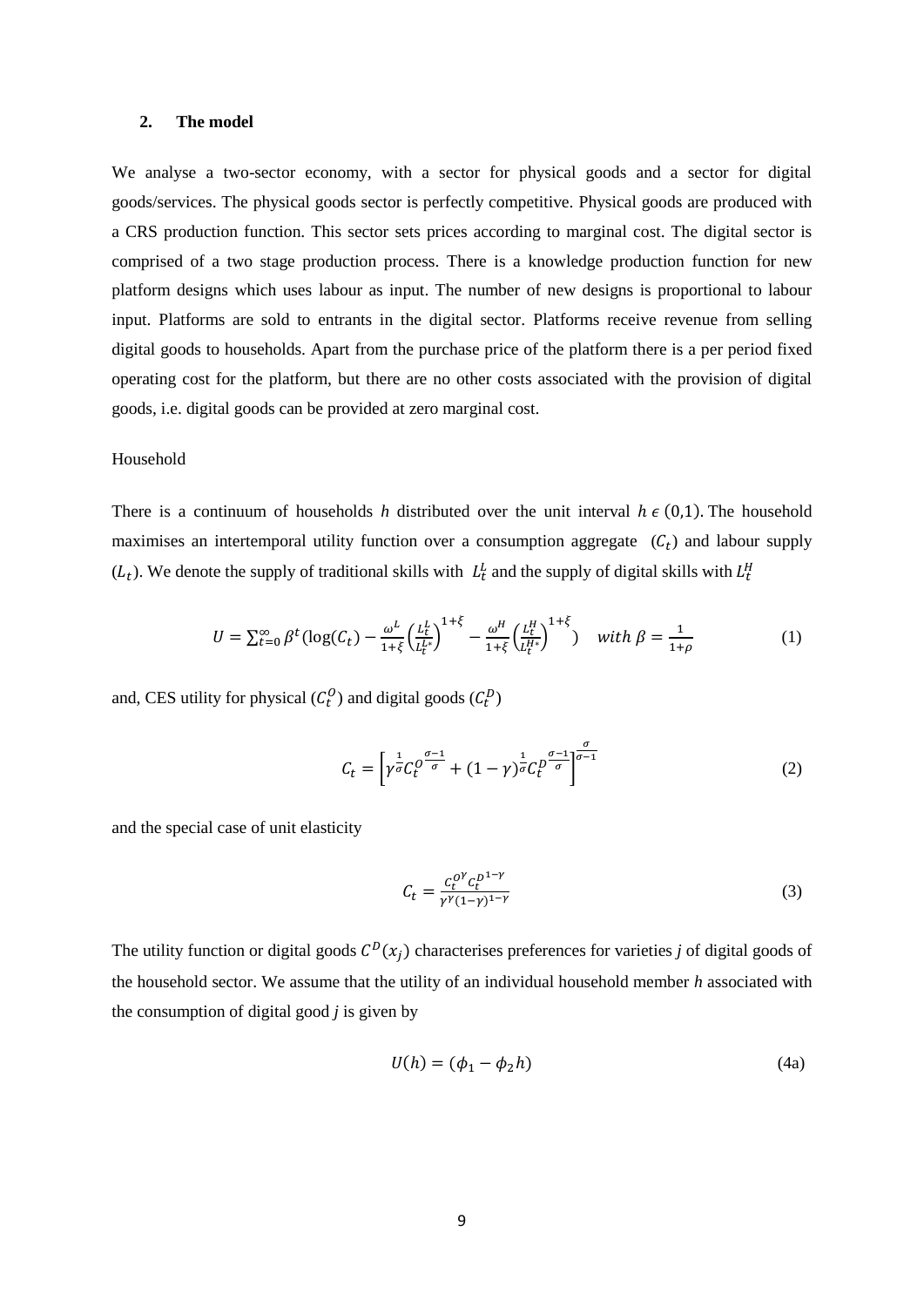if the household member is consuming the digital good and zero otherwise<sup>2</sup>. Let  $x_j$  be the share of household members which consume good *j*. Then the sum of utilities of all household members from consuming good *j* is given by a quadratic utility function

$$
U(x_j) = \int_{h=0}^{x_j} (\phi_1 - \phi_2 h) dh = (\phi_1 x_{jt} - \frac{\phi_2}{2} x_{jt}^2)
$$
 (4b)

This utility function implies a price elasticity which is declining in  $x_{jt}$ . This is useful for solving the profit maximisation problem of the digital good provider. Household utility across digital variants is given by

$$
C_t^D = \int_{j=0}^A (\phi_1 x_{jt} - \frac{\phi_2}{2} x_{jt}^2) dj \tag{4c}
$$

The household receives labour income  $W_t L_t$  from working in the three sectors as well as profit income  $\pi_{jt}$  from each of the *A* digital sectors and rental income ( $r_{t-1}^K P_t^0 K_{t-1}$ ) from physical capital. There is a one period bond  $B_t^N$  which can be traded between households (and which is in zero net supply). In order to simplify the optimisation we follow the endogenous growth literature (see Romer (1990)) and treat the index of different types of digital goods as continuous variable, this avoids taking explicit account of integer constraints

$$
\mathcal{L} = \sum_{t=0}^{\infty} \beta^t U(C_t, L_t)
$$
  
\n
$$
- \sum_{t=0}^{\infty} \beta^t \lambda_t \left( B_t^N + \int_0^{A_t} P_{jt}^A dj - (1 + i_{t-1}) B_{t-1}^N - r_{t-1}^{K^O} P_t^O K_{t-1} + P_t^O (K_t - (1 - \delta) K_{t-1})
$$
  
\n
$$
+ P_t^O C_t^O + \int_0^{A_t} P_{jt}^X x_{jt} dj + P_t^O \frac{\theta}{\nu} A_t^V \Delta A_t - W_t (L_t^O + A_t L_t^X + L_t^A) - \int_0^{A_t} \pi_{jt} dj - \int_0^{A_{t-1}} P_{jt}^A dj
$$
  
\n
$$
- r_{t-1}^{K^{IT}} P_t^{IT} K_{t-1}^{IT} + P_t^{IT} (K_t^{IT} - (1 - \delta) K_{t-1}^{IT}) \right)
$$

There is a an entry cost  $\frac{\theta}{v} A_t^v \Delta A_t$  which is a convex function  $(v > 1)$  of the number of existing platforms. This function admits two polar cases, namely free entry ( $\theta = 0$ ) and zero entry ( $v \to \infty$ ). We further assume that entry costs do not decline with technology improvements in the physical production sector, therefore we specify  $\theta = \theta_0 u^0$ . We choose the price of physical goods as numeraire ( $P_t^0 = 1$ ). The household makes consumption, investment and labour supply decisions. Concerning consumption the household optimises with respect to the physical good and A varieties of digital goods.

**.** 

<sup>2</sup> This assumes that those members not buying good *j* can be excluded by the platform from using good *j.*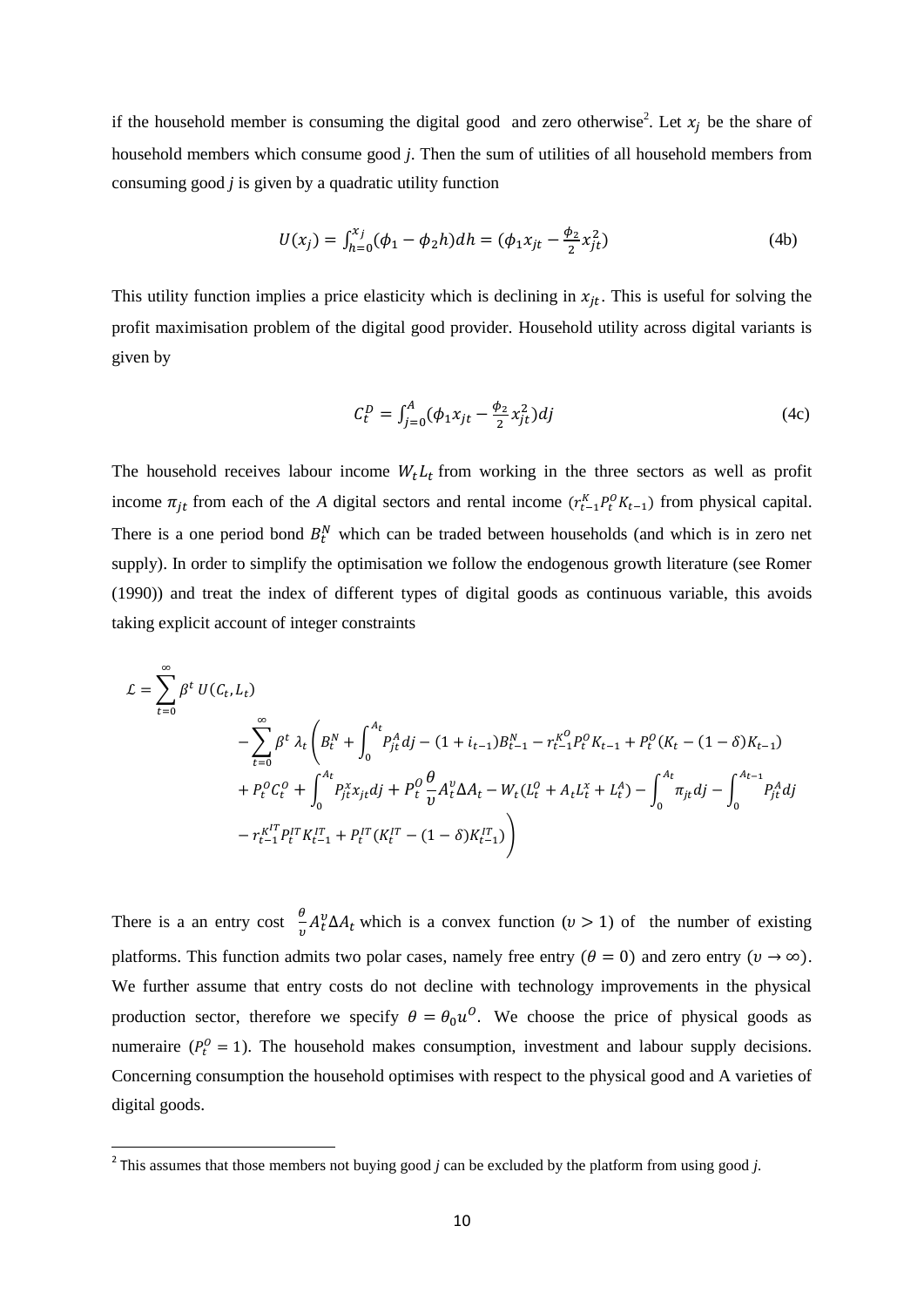$$
\frac{\partial \mathcal{L}}{\partial c_t^0} = \frac{\gamma}{c_t^0} - \lambda_t P_t^0 = 0 \tag{5}
$$

$$
\frac{\partial \mathcal{L}}{\partial x_{jt}} = \frac{1 - \gamma}{c_t^D} (\phi_1 - \phi_2 x_{jt}) - \lambda_t P_{jt}^x = 0
$$
 (6)

The household can borrow or lend at the one period interest rate  $i_t$ .

$$
\frac{\partial \mathcal{L}}{\partial B_t^N} = -\lambda_t + \beta \lambda_{t+1} (1 + i_t) = 0 \tag{7}
$$

The household invests in physical capital and platforms. There are two types of physical capital, namely physical capital used in the production of physical goods and IT hardware, with the two noarbitrage conditions

$$
\frac{\partial \mathcal{L}}{\partial \kappa_t^j} = -\lambda_t P_t^j + \beta \lambda_{t+1} P_{t+1}^j \left( r_t^{K^j} + (1 - \delta) \right) = 0, \ \ j = 0, \ I^T \tag{8}
$$

Thus, the rental rate on capital  $(r_t^{K})$  minus depreciation equals the interest rate.

$$
r_t^{K^j} = (1 + i_t) \frac{p_t^j}{p_{t+1}^j} - (1 - \delta)) = i_t - \pi \frac{i}{t+1} + \delta
$$
\n(9)

The number of platforms is determined such that the PDV of profits generated by the platform is equal to the platform price, adjusted for marginal entry costs.

$$
\frac{\partial \mathcal{L}}{\partial A_t} = -\lambda_t P_{jt}^A - \lambda_t \left( \theta A_t^{\nu-1} \Delta A_t + \frac{\theta}{\nu} A_t^{\nu} \right) + \lambda_t \pi_{jt} + \beta \lambda_{t+1} (P_{jt+1}^A - \theta A_{t+1}^{\nu-1} \Delta A_{t+1} + \frac{\theta}{\nu} A_{t+1}^{\nu}) = 0 \tag{10}
$$

Optimisation w.r.t. labour yields the following labour supply equation

$$
L_t^i = \left( L_t^{i*} \right)^{\frac{1+\xi}{\xi}} \left( \frac{1}{\omega^i} \frac{w_t^i}{P_t^C c_t} \right)^{\frac{1}{\xi}}, \quad i = L, H
$$
\n(11)

Note, for  $\xi \to \infty$  we get  $L_t^i = L_t^{i,*}$  and the supply of labour becomes completely inelastic.

Using the two first order conditions one can represent the household demand for digital good j as

$$
x_j = \frac{\phi_1}{\phi_2} - \frac{1}{\phi_2} \frac{P_{jt}^x}{P_t^0} \frac{C_t^D}{C_t^0} \frac{\gamma}{(1-\gamma)}
$$
(12)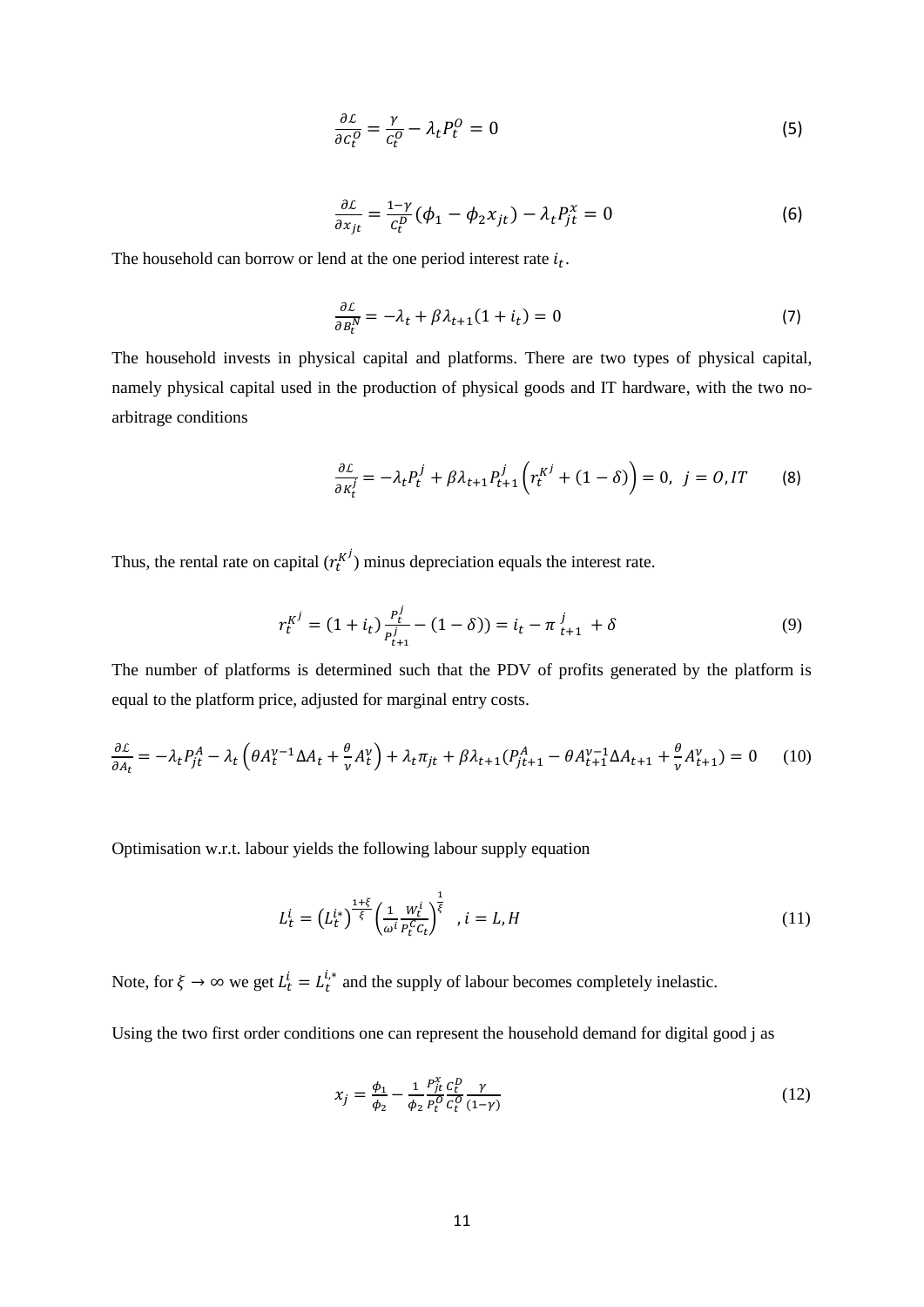The price elasticity of demand is an increasing function of the price (or a declining function of demand) and varies between zero (for  $P_{jt}^x = 0$ ) and infinity (for  $x_{jt} = 0$ ). Let  $\varepsilon_i$  be the price elasticity of demand, then it is easy to see that  $\lim_{x_i\to 0} \varepsilon_i \to \infty$  and the price elasticity declines monotonically as Pi declines towards zero .

# **Production and market structure for physical goods**

We assume that the physical good is produced under perfect competition, with firms using a CRS production technology.

$$
Y_t^O = u_t^O L_t^{O^{\alpha}} K_t^{1-\alpha} \tag{13}
$$

Where  $u^0$  is an efficiency parameter and  $L^0$  is a composite labour input given by a Leontief aggregator

$$
L_t^0 = \min(\frac{1}{s^{OL}} L_t^{0L}, \frac{1}{s^{OH}} L_t^{0H})
$$
\n(14)

Where  $L_t^{OL}$  and  $L_t^{OH}$  is traditional and digital labour input in the physical sector. This implies that the two types of labour are used in fixed proportions

$$
L^{OL} = s^{OL}L^{O}
$$
 (15)

$$
L^{OH} = s^{OH}L^{O} \tag{16}
$$

and  $s^{OL} + s^{OH} = 1$ .

We assume the skill structure to be non-digital intensive:

$$
s^{OL} > s^{OH}.
$$

With perfect competition, the maximisation problem of the firm yields

$$
Max (P_t^O Y_t^O - W_t^O L_t^O - r_t^K P_t^O K_t)
$$
\n(17)

The first order conditions for labour and capital are

$$
\alpha \frac{Y_t^O}{L_t^O} = \frac{W_t^O}{P_t^O} \tag{18}
$$

and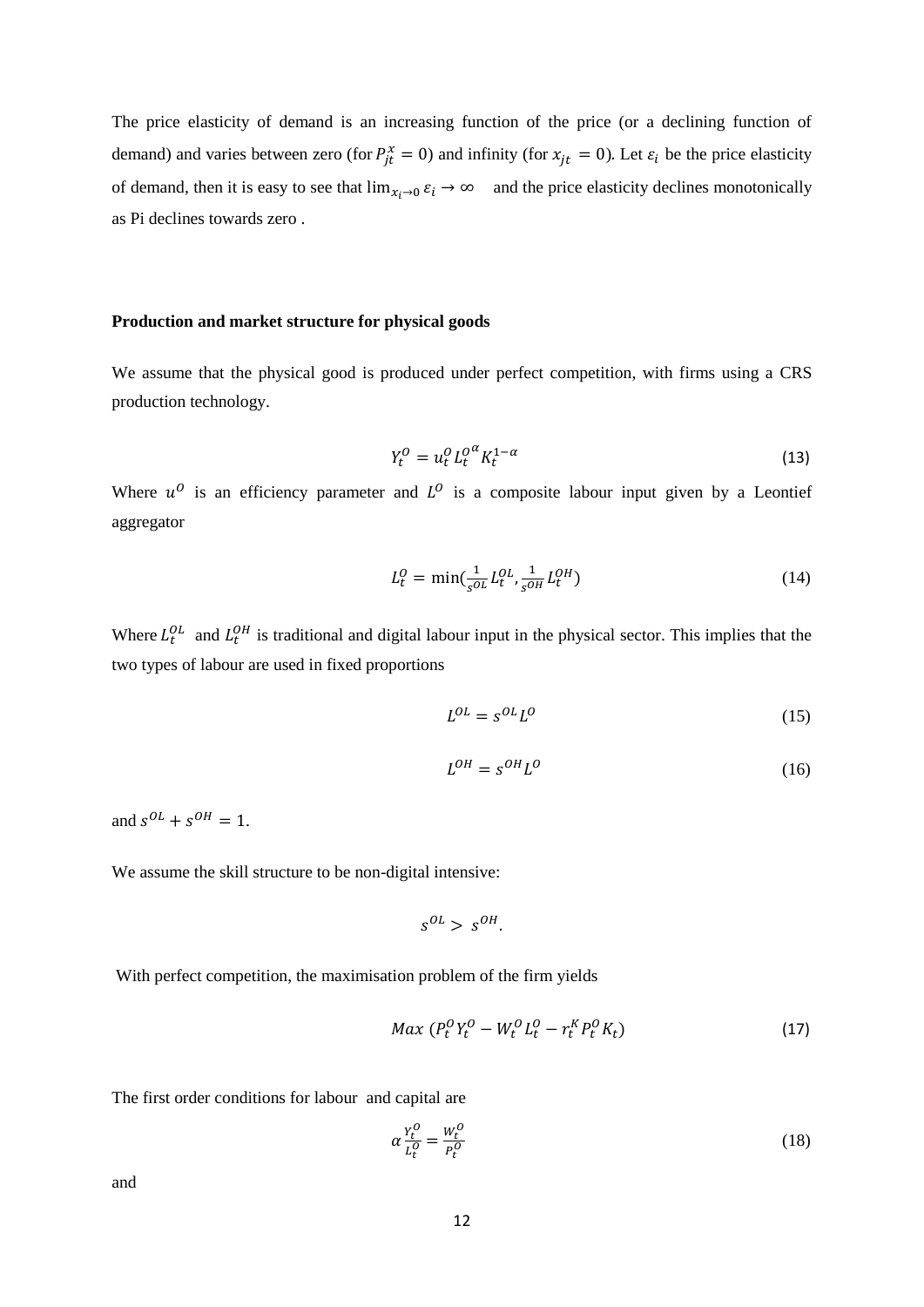$$
(1 - \alpha) \frac{Y_t^0}{K_t^0} = r_t^K = (1 + i_t) \frac{P_t^0}{P_{t+1}^0} - (1 - \delta)) = i_t - \pi \frac{0}{t+1} + \delta
$$
\n(19)

This yields the following price equation for physical goods

$$
P_t^O = \left(\frac{W_t^O}{u_t^O}\right)^{\alpha} (i_t + \delta)^{(1-\alpha)}
$$
\n(20)

IT Hardware Production:

A subsector of the physical production sector produces IT hardware. Here we assume that perfectly competitive IT hardware producers use goods produced by the physical production sector as input  $(I_t^{ITO})$  and transform them into IT equipment  $(I_t^{IT})$ . Production of IT equipment is subject to a technology shock  $u_t^{IT}$ .

$$
I_t^{IT} = I_t^{ITO} (1 + u_t^{IT})
$$
 (21a)

Because of perfect competition the price of computer equipment is given by,

$$
P_t^{IT} = \frac{P_t^O}{1 + u_t^{IT}}\tag{21b}
$$

### **Production and market structure in the digital sector**

Technology in the digital sector differs fundamentally from the technology in the physical sector. The goods sold via a platform can be adjusted to any level of demand at zero marginal cost. Firm j only requires a fixed number of workers  $L_j^x$  for operation and input provision and a fixed amount of computer hardware  $K_j^x$  which it rents from the household sector. Thus, the cost in period *t* for platform j is

$$
Cost_{jt}^x = W_t L_j^x + r_t^{\kappa^{IT}} P_t^{IT} K_j^x \tag{22}
$$

We think of  $L_j^x$  as the time it takes to create platform applications. The fixed labour input per firm in the digital sector is given by the Leontief labour aggregate

$$
L_{jt}^{x} = \min(\frac{1}{s^{xL}} L_{jt}^{xL}, \frac{1}{s^{xH}} L_{jt}^{xH})
$$
\n(23)

We assume the skill structure to be digital intensive:

$$
s^{xL} < s^{xH}
$$

As emphasised in the literature (see Rochet and Tirole (2003)) platforms are characterised by their two-sided nature. They interact with consumers and app developers. There can be a multitude of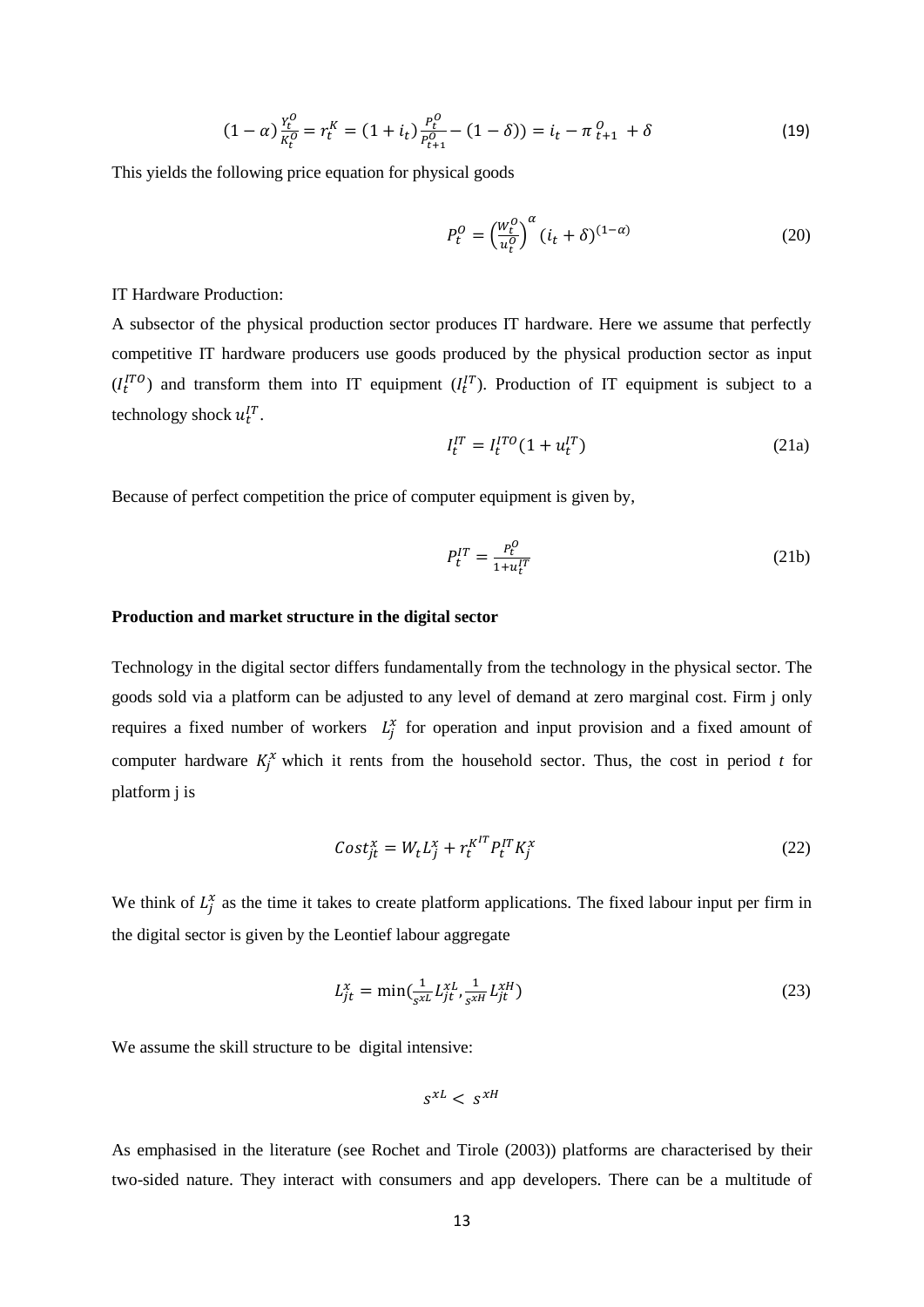different business models, depending on the bargaining position of the platform vis-à-vis consumers and app providers, which in turn depends how participation on one side of the market affects participation on the other side of the market. Here we disregard such participation externalities. We assume that the platform provides digital goods in a monopolistically competitive fashion as implied by consumer preferences for digital goods. In addition we assume that app developers have zero market power and the platform pays the market wage<sup>3</sup>. We implicitly further assume that the apps created in period t are only sold in this period. In the next period, authors provide new apps to the platform. It is also often the case that digital goods and services that consumers possess electronic devices such as smartphones, laptops, consoles e-readers etc.). It is assumed here that the digital good provided by the platform is a composite of both an application and a digital device. Both assumptions require that we specify a period length which covers the time in which an electronic good is in fashion as well as the durability of the digital device. (ca. 5 years) . Profits are given by

$$
\pi_{jt} = p_{jt}^x x_{jt} - W_t L_j^x - r_t^{K^{IT}} P_t^{IT} K_j^x \tag{24}
$$

Since marginal cost are zero for the platform, profits are maximised by maximising revenue. Given the properties of the price elasticity of demand revenue for  $x_j$  is maximised for  $\varepsilon(x_j) = 1$ , This can easily be verified. The FOC w. r. t.  $P_{jt}^x$  is given by

$$
\frac{dRe v_{jt}}{dP_{jt}^{\chi}} = \frac{\phi_1}{\phi_2} - \frac{2}{\phi_2} \frac{P_{jt}^{\chi}}{P_t^0} \frac{C_t^D}{C_t^O} \frac{\gamma}{(1-\gamma)} = 0
$$
\n(25)

And the optimal monopoly price is given by

$$
P_{jt}^{\chi M} = P_t^0 \frac{\phi_1}{2} \frac{c_t^0}{c_t^0} \frac{(1-\gamma)}{\gamma}
$$
 (26)

Substituting the optimal price into the demand equation yields the optimal monopoly output level

$$
x_j^M = \frac{\phi_1}{\phi_2} - \frac{1}{2} \frac{\phi_1}{\phi_2} = \frac{1}{2} \frac{\phi_1}{\phi_2}
$$
 (27)

Under symmetry, revenue of platform j is given by

**.** 

 $3$  This is the simplest possible assumption we can make and is also consistent with the homogeneity restriction on labour assumed in this paper. Here it is implicitly assumed that the platform is transforming homogeneous labour input into a specific variety of a digital good. Alternatively one could assume that the platform is creating a digital good by combining varieties of distinct labour inputs, which are imperfectly substitutable. In this set up the app provider could charge a wage mark up to the platform.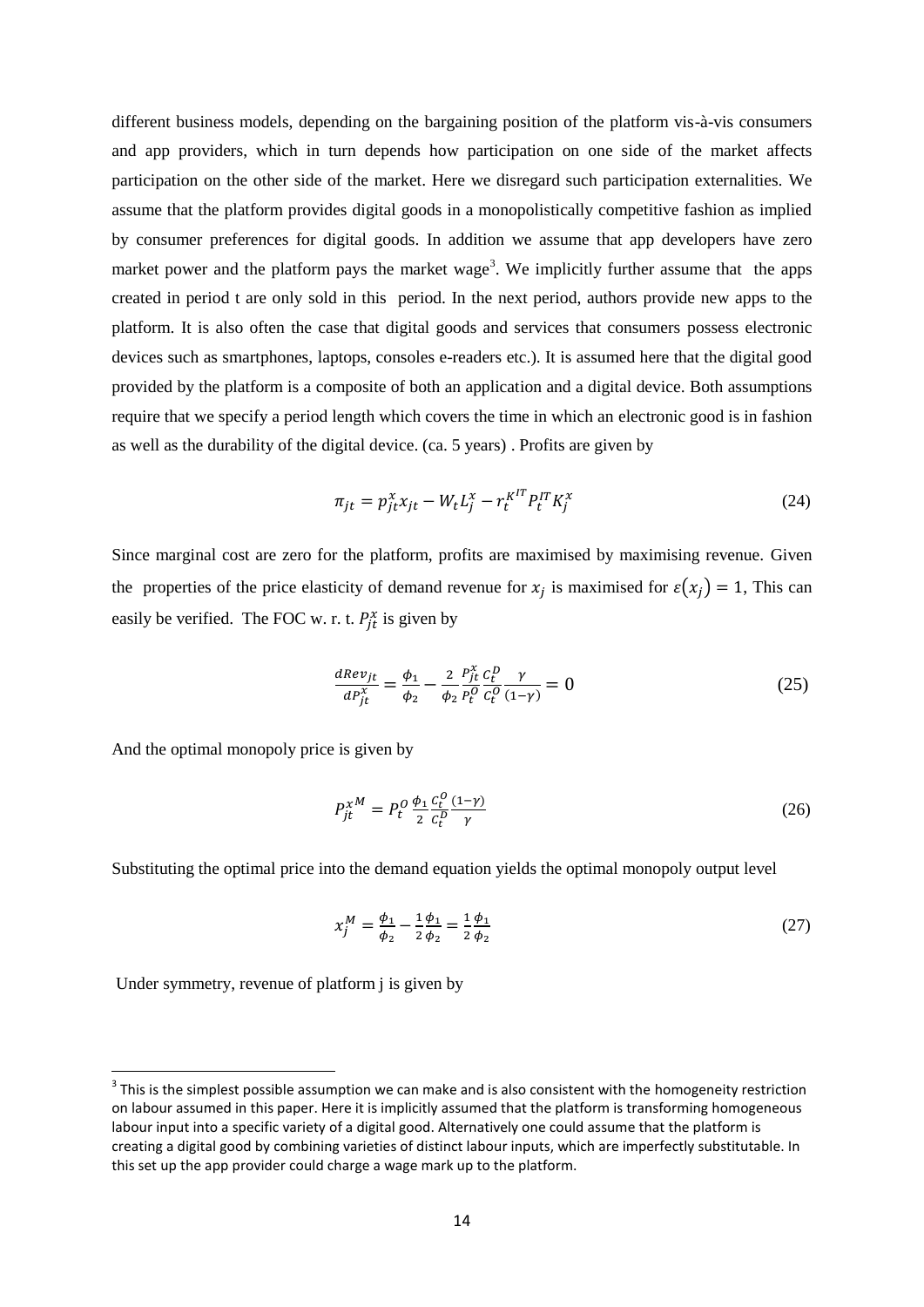$$
Re v_{jt} = p_{jt}^{x}{}^{M} x_{j}^{M} = \frac{(1-\gamma)}{\gamma} \frac{P_t^0 c_t^0}{A_t}
$$
 (28)

Notice the revenue of the platform is a negative function of the number of platforms. This results from the fact that consumer preferences require a declining price of digital goods as the supply of digital goods increases with the number of platforms. This limits entry into the digital sector. The number of platforms is determined by the arbitrage condition

$$
P_{j,t}^A = \left(\frac{(1-\gamma)}{\gamma} \frac{P_t^0 c_t^0}{A} - W_t L_j^x - r_t^{K^{IT}} P_t^{IT} K_j^x \right) + \frac{1}{1+i_t} P_{j,t+1}^A \tag{29}
$$

The dynamics of *A* and  $P_{j,t}^A$  can be characterised after describing the process of platform production.

### **Production and market structure in platform creation**

We follow the endogenous growth literature (see Romer (1990) or Grossman and Helpman (2003)) and assume that platforms are created by research labs using a linear technology

$$
\Delta A_t = u_t^A L_t^A \tag{30}
$$

with efficiency parameter  $u^A$  and labour input  $L_t^A$ . We assume that research labs only employ workers with digital skills.

$$
L_t^A = L_t^{AH} \tag{31}
$$

Research labs are perfectly competitive. The zero profit condition determines the platform price

$$
P_t^A = \frac{W_t^H}{u_t^A} \tag{32}
$$

### **Equilibrium conditions**

There is an equilibrium condition for labour of type L and type H

$$
L_t^L = L_t^{OL} + AL_t^{XL}
$$
\n<sup>(34)</sup>

$$
L_t^H = L_t^{OH} + AL_t^{xH} + L_t^A \tag{35}
$$

Goods market equilibrium for physical goods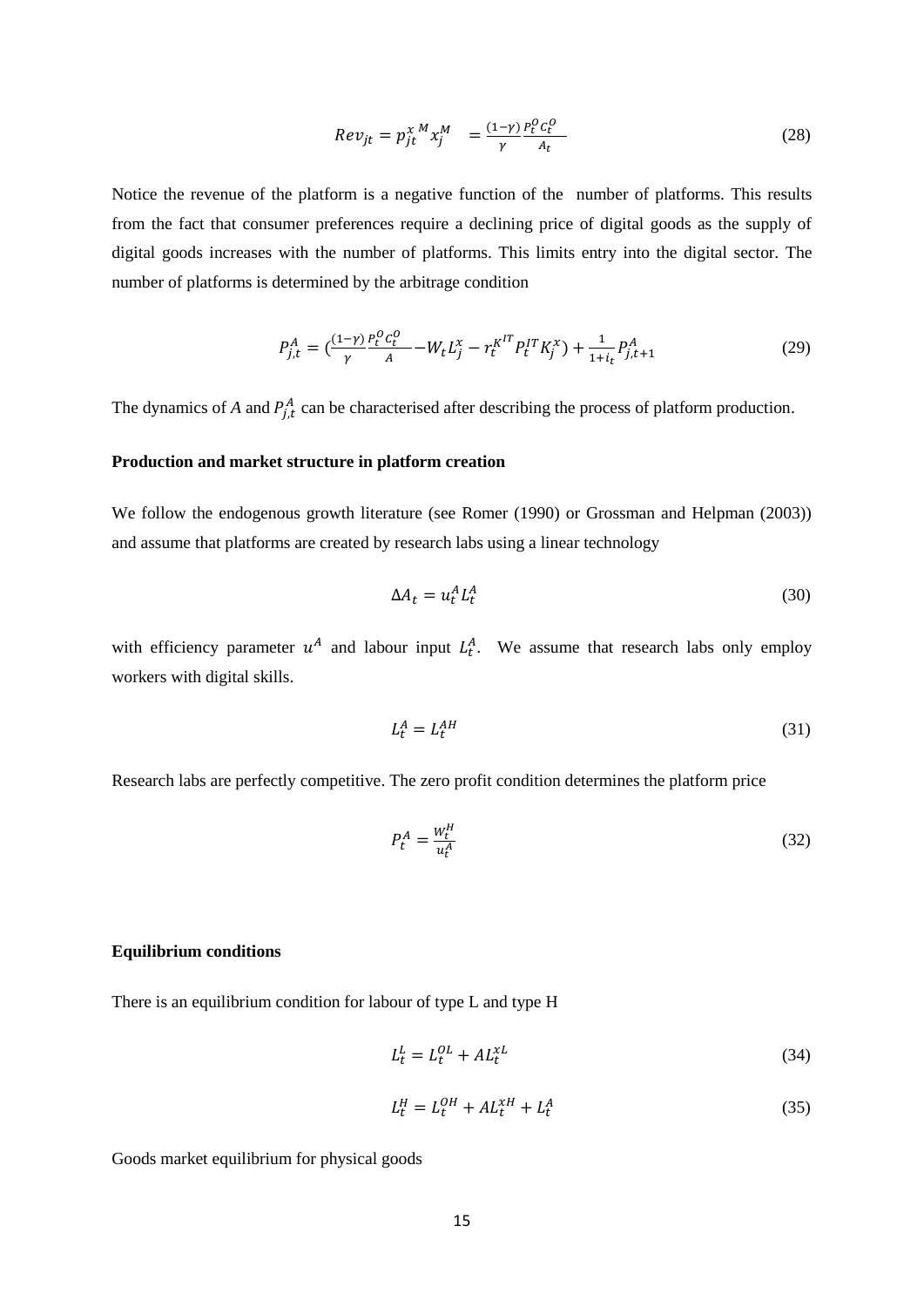$$
Y_t^O = C_t^O + I_t^O + I_t^{ITO} + \frac{\theta}{v} A_t^v \Delta A_t \tag{36}
$$

Where

$$
I_t^{ITO}(1+u_t^{IT})=I_t^{IT}=K_j^x(A_t-(1-\delta)A_{t-1})
$$

And equilibrium for A digital goods

$$
x_{jt} = x_j^M \quad \text{for } j = 1, \dots, A \tag{37}
$$

Given the non-standard technology in the digital sector and the deviation from perfect competition raises the question about optimality of the market solution. As shown in Annex C, the socially optimal supply of good j exceeds the revenue maximising supply of the monopolist in the market solution. However, the number of platforms under the market solution – with perfect competition in the market for physical goods and for platforms – does not differ from the social planning solution.

### **3. The steady state effects of technical progress in a simplified economy**

Technical progress in this economy can take various forms. Besides a positive TFP shock in physical production  $du_t^0 > 0$ , technical progress can occur via efficiency gains in platform creation  $du_t^0 > 0$ ; efficiency gains in hardware production (Moore's Law)  $du_t^{IT} > 0$  and efficiency gains in the use of overhead labour for platform operation  $dL_j^x < 0$ .

We can derive a number of steady state results of digital technical progress in a simplified case with CD preferences over physical goods and the bundle of digital goods. In this section we also assume inelastic labour supply ( $\xi \to \infty$ ). We first discuss the case without different skill requirements across sectors and zero entry barriers. In later subsections we discuss both sector skill bias and entry cost.

#### **3.1 No skill bias and free entry**

We first determine the number of platforms in the steady state, by using the platform arbitrage condition The platform price increases with the wage and declines with the technology term in platform design. Fixed wage costs are a positive function of the level of technology in the physical production sector. Revenue of the digital platform can be expressed via the resource constraint for physical goods (see Annex B). Thus we can write the steady state platform arbitrage condition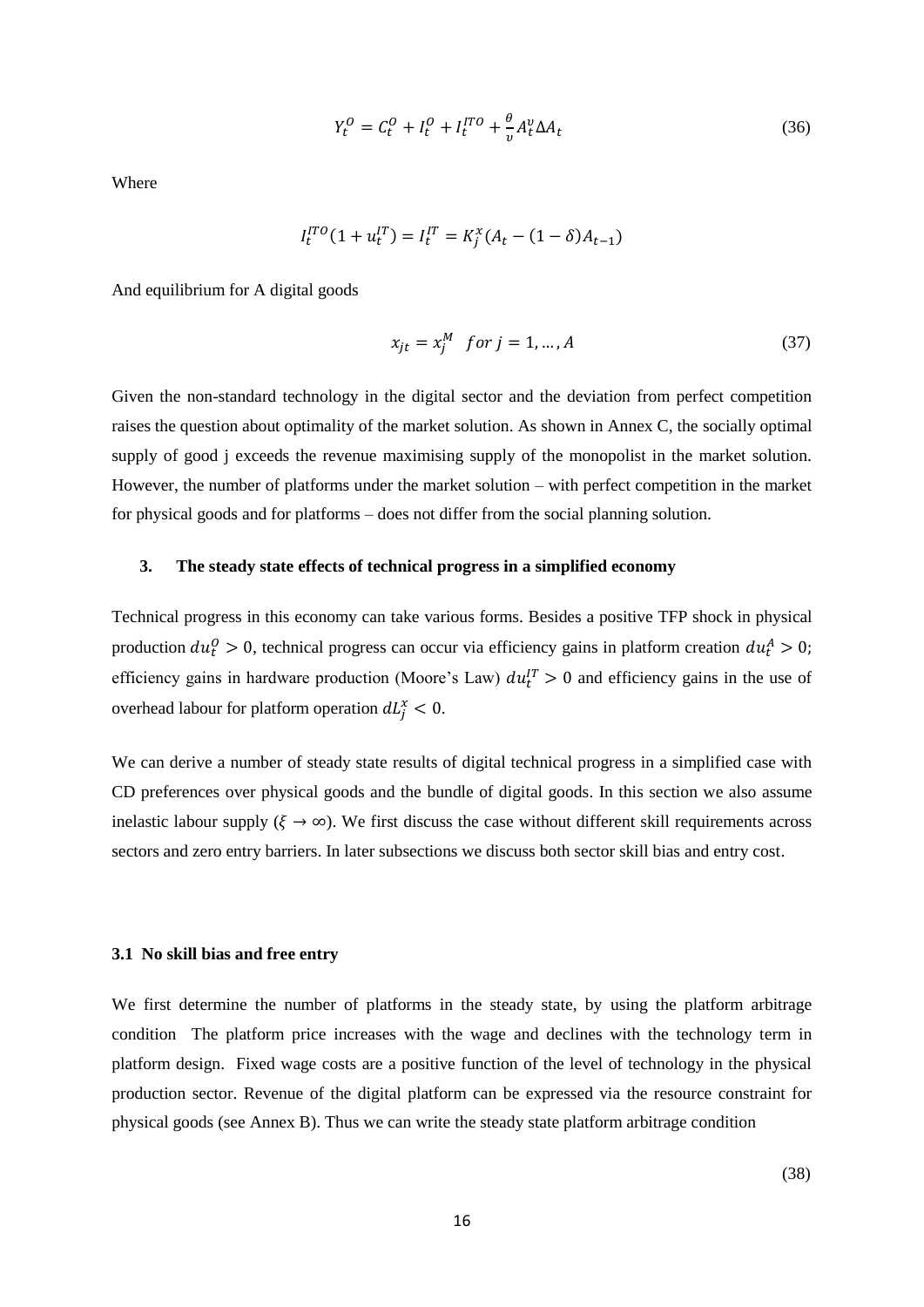$$
\rho P^A = cc = \rho \frac{\alpha u^O \chi_{Y^O}}{u^A} = \frac{(1-\gamma) \chi_C \sigma u^O (L - AL^x) - \delta A K_j^x}{A} - \alpha u^O \chi_{Y^O} L^x - \frac{(\rho + \delta)}{1 + u^{IT}} K_j^x = \pi_j
$$

which shows that platform profits are a negative function of the number of platforms. For each constellation of technology and preferences, the number of platforms adjusts such that profits are equal to capital cost of the platform. In the steady state, the platform price is determined positively by the level of technology in the physical sector, since this determines the wage, and negatively by the technology in platform creation. These two technology terms, together with the rate of time preference determine profits of individual platforms in the steady state. The determination of the number of platforms can be shown graphically as the intersection between the horizontal line representing capital cost (LHS) of the platform and the downward sloping profit function (RHS).





 $du^0 > 0$ : Capital cost for the platform increases because higher wages paid in the physical production sector is increasing the platform price and therefore capital cost for intangible capital. Also wages for overhead labour increases. However, higher income generated in the physical production sector increases demand for digital goods. Cost and revenue increase offset each other and keep the number of platforms constant. This is represented by an identical upward shift of the capital cost line and the profit curve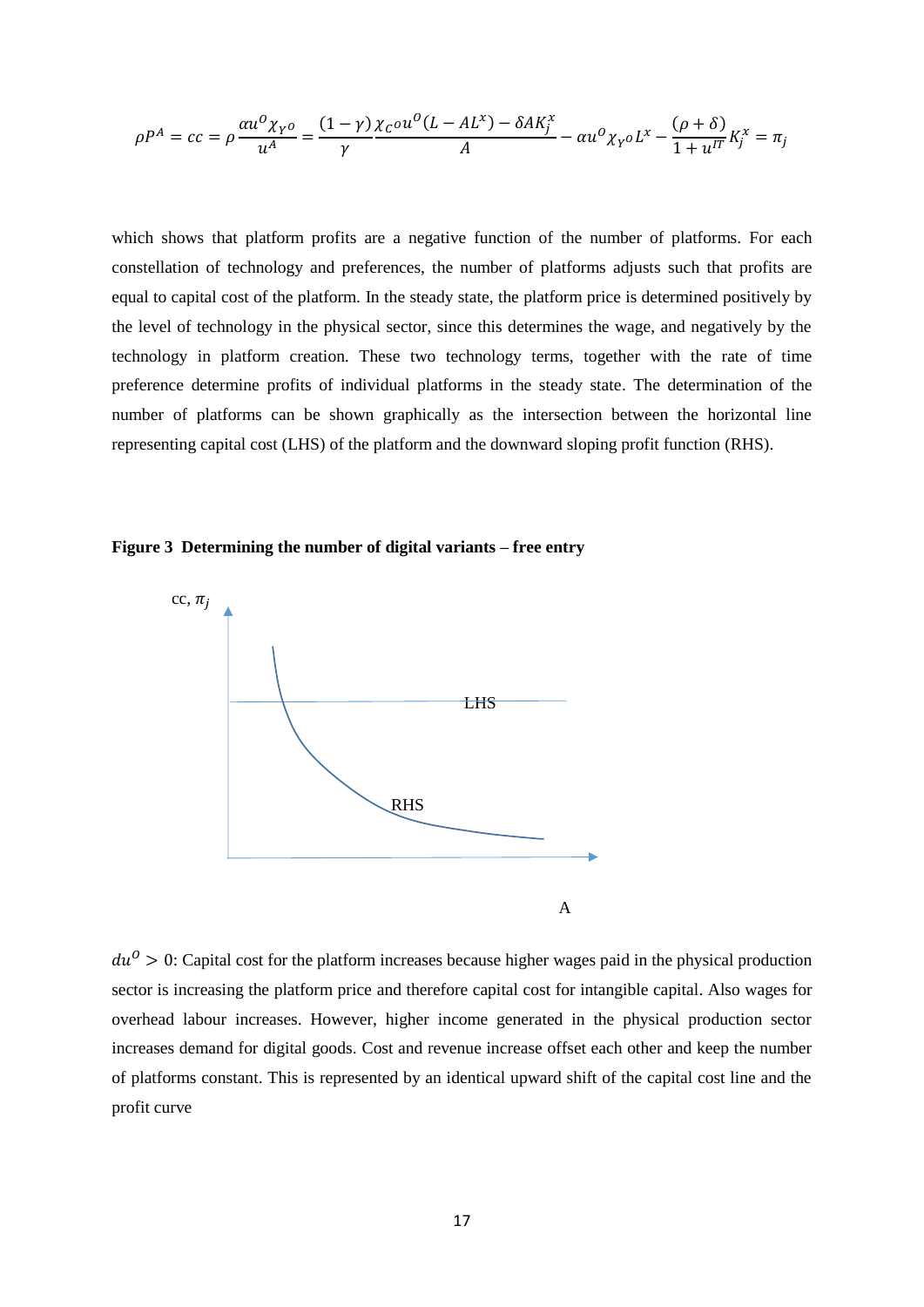$du^{A} > 0$ : Capital cost for the platform decreases because of a declining price for the platform design. This increases entry until the PDV of profits are equal to capital cost for intangible capital and per period operating costs. This is represented as a decline of the capital cost line along a constant profit curve.

 $dL_j^x < 0$ : Platform overhead labour cost declines. Profits of incumbent platforms increases. Entry occurs until the PDV of revenues is equal to the cost of intangible capital. This is represented as an upward shift of the profit curve and a constant capital cost line. Thus entry will occur until profits are back at the baseline level

 $du_t^{IT} > 0$ : Period tangible capital cost for the platform declines and demand for consumption increases. Profit of incumbent platforms increases. Entry occurs until the PDV of revenues is equal to capital cost for intangible capital. This is represented as an upward shift of the profit curve and a constant capital cost line. Thus entry will occur until profits are back at the baseline level

### *Wage share*

Assuming zero depreciation for tangible capital used by platforms allows for an analytical discussion of wage share results. Total nominal GDP in the steady state consists of physical consumption, physical investment (in the physical sector) and digital consumption. Wage income is the sum of labour income in the physical production sector and wage income of overhead labour in platforms. There is rental income from capital in the physical production sector and from IT capital used by platforms plus rental income from intangible platform capital.

Define the wage shares in the two sectors

$$
WS^D = \frac{AWL^x}{P^D C^D} \tag{39}
$$

$$
WS^0 = \frac{WL^0}{P^0Y^0} \tag{40}
$$

The aggregate wage share can be written as

$$
WS = \frac{AWL^x}{P^D C^D} s_D + \frac{WL^O}{P^O Y^O} s_O = WS^D s_D + WS^O s_O \tag{41}
$$

Where  $s_p$  and  $s_q$  are the nominal sector shares. These shares are constant in the steady state under CD preferences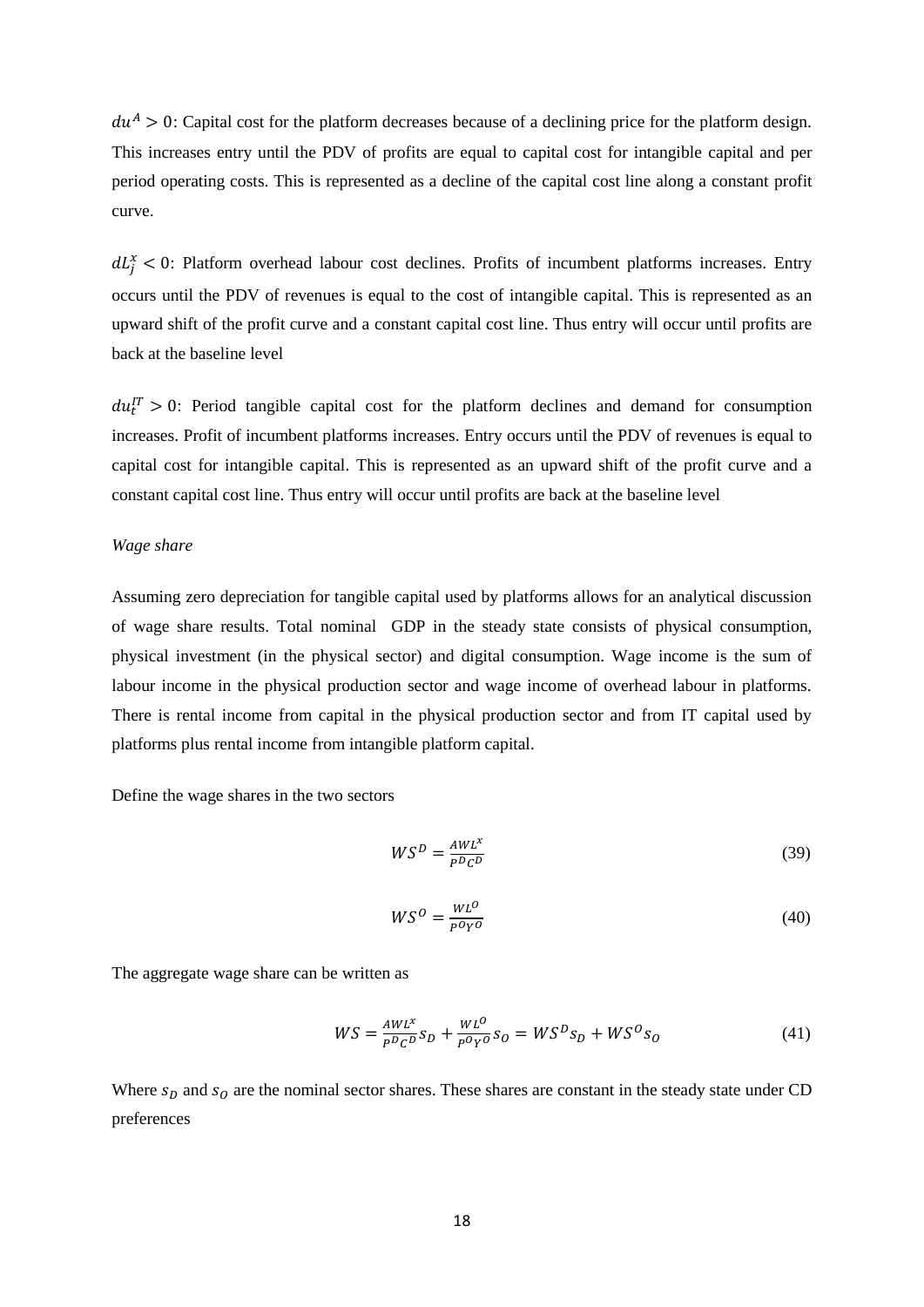$$
s_D = \frac{P^D C^D}{C^D + I^D + P^D C^D} = \frac{(1-\gamma)}{\gamma \left(1 + \frac{\chi_I \rho}{\chi_C \rho}\right) + (1-\gamma)} \text{ and } s_O = \frac{\gamma \left(1 + \frac{\chi_I \rho}{\chi_C \rho}\right)}{\gamma \left(1 + \frac{\chi_I \rho}{\chi_C \rho}\right) + (1-\gamma)} \tag{42}
$$

With a CD technology, the wage share in physical production remains unaffected. Therefore, the aggregate wage share is a positive function of the wage share in the digital sector. We can now show analytically how the wage share in the digital sector is affected by technology shocks.

The ratio of total profits to total wages in the digital sector is given by

$$
\frac{A\pi_j}{A\alpha u^0 \chi_{\gamma 0} L^x} = \frac{\pi_j}{\alpha u^0 \chi_{\gamma 0} L^x}
$$
(43)

And the wage share in the in the digital sector is

$$
WS^D = \frac{A\alpha u^O \chi_{Y} o L^x}{A\pi (u_o, u_a, L^x, u^{IT}) + A\alpha u^O \chi_{Y} o L^x + \frac{(\rho + \delta)}{1 + u^{IT}} AK_j^x} \quad \text{with} \quad \frac{\partial \pi_j}{\partial u^O \pi_j} = 1, \frac{\partial \pi_j}{\partial u^A} < 0, \frac{\partial \pi_j}{\partial L^x} = 0, \frac{\partial \pi_j}{\partial u^{IT}} = 0 \tag{44}
$$

From which it follows that the wage share declines with a reduction of  $L^x$ , increases with an increase of  $u^A$  and also increases with capital saving technical progress. It also follows that a change in  $\gamma$ leaves the wage share in the digital sector unaffected.

From this we can conclude that a reduction of fixed costs lowers the aggregate wage share, while an increase in the efficiency of platform design increases the aggregate wage share. Finally, an increase in efficiency of physical production keeps the wage share in the digital sector unchanged, because digital profits and digital wages increase at the same rate.

### *Real consumption wage*

Another important question is, how does technical progress and a preference shift affect the real (consumption) wage? Here it is useful to observe that the real wage in terms of the price of physical goods is always proportional to  $u^0$ . An increase of  $u^0$  increases W relative to  $P^0$ . This increases fixed costs in the digital sector, and the platform price which increases at the same rate as the wage. This in turn implies that the real consumption wage increases by less, since the increase in platform profit is associated with a price increase of digital goods. Thus even though the wage share is unchanged, the real consumption wage increases less because the price of digital goods increases relative to the price of physical goods. How the real consumption wage adjusts to technical progress in the digital sector can be inferred from the definition of period profit and making use of how firm profits adjust to technology and preference shocks in the steady state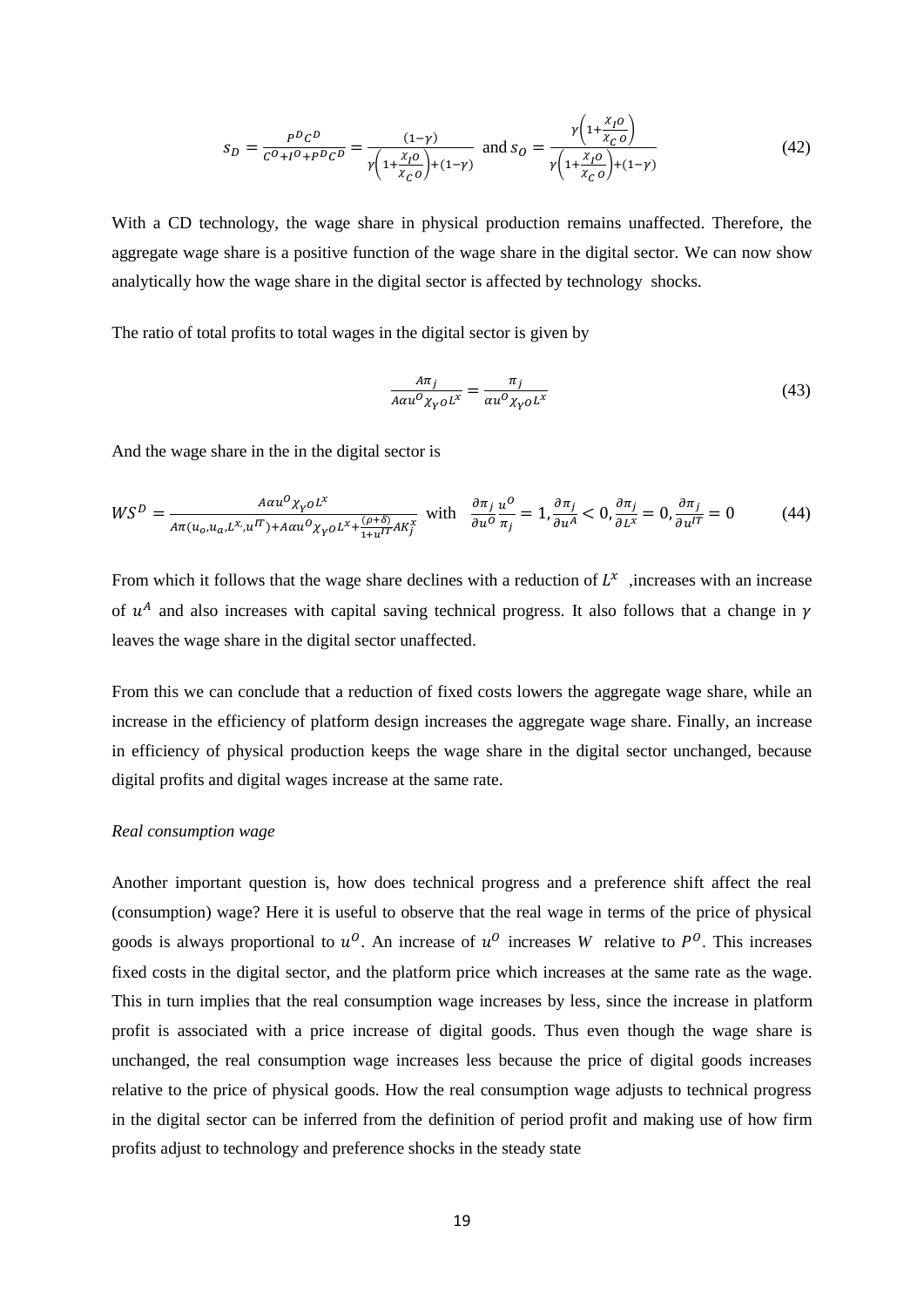$$
P^x = \frac{\pi_j(u^0, u^A, L^x, u^{IT}) + \alpha u^0 \chi_{Y^0} L^x + \frac{(\rho + \delta)}{1 + u^{IT} A K_j^x}}{x^M} \quad \text{with } \frac{\partial \pi_j}{\partial u^0} \frac{u^0}{\pi_j} = 1, \frac{\partial \pi_j}{\partial u^A} < 0, \frac{\partial \pi_j}{\partial u^B} = 0, \frac{\partial \pi_j}{\partial u^{IT}} = 0 \tag{45}
$$

From this equation we can see that  $P^x$  declines (relative to  $P^0$ ) in the case of a reduction in fixed costs and an increase in the efficiency of platform creation.

# **3.2 Entry barriers<sup>4</sup>**

Now we assume that apart from buying the platform design, the household also faces convex entry  $\csc \frac{\theta}{\cos \theta}$  $\frac{\partial}{\partial v}A^{\nu}$ ,  $\nu > 1$ . These could be administrative costs, advertising costs (advertising costs could be large if there are network externalities). This makes capital cost for the platform a convex function of *A*

$$
cc = \rho \left( \frac{u^0}{u^A} + \theta_0 u^0 A^{\nu - 1} \right) = \frac{1 - \gamma}{\gamma} \frac{u^0 (L - AL^x)}{A} - u^0 L^x = \pi_j \tag{46}
$$

Note:

$$
\frac{\partial \pi_j}{\partial u^0} \frac{u^0}{\pi_j} = 1 \text{ requires } \theta = \theta_0 u^0
$$

# **Figure 4 Determining the number of digital variants – with entry cost**



 4 To simplify the analysis we only consider the case without IT hardware.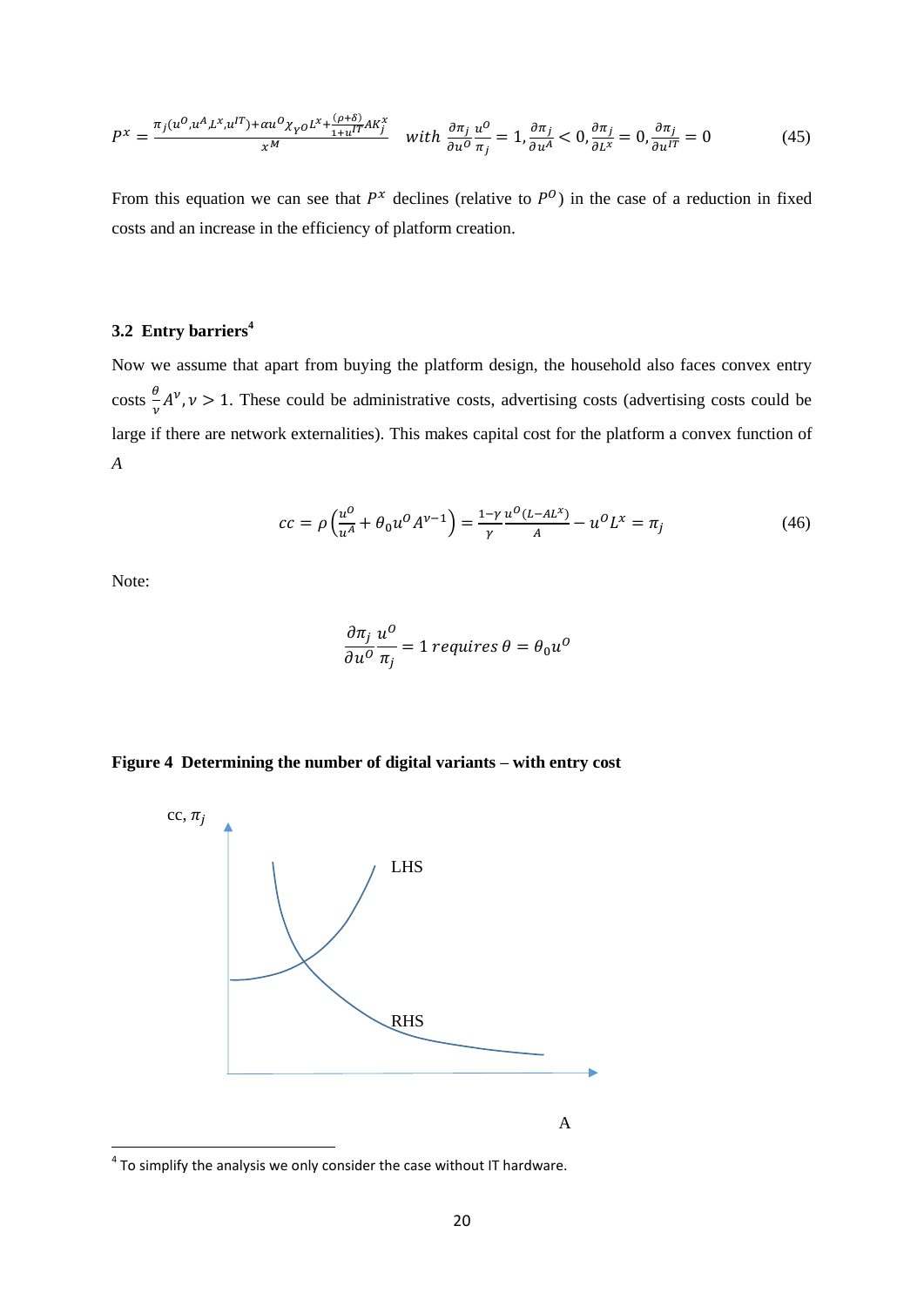As can be seen from Figure 4, for sufficiently convex entry costs, A will not change strongly with shifts in technology and demand. A reduction of fixed costs digital goods increases profits of individual platforms permanently. However an increase in the efficiency of platform design still reduces steady state profits.

Also the effects on the wage share are likely to be stronger. In the case of a reduction of fixed costs the ratio of profits to wages increases both because of a decline in the denominator and an increase in the nominator. An increase in the efficiency of platform design reduces the numerator and keeps the nominator of the profit to wage ratio unaffected and thus has similar effects on the wage share. Notice, however, in all three cases we do not expect large quantitative differences, since larger profits per platform are accompanied by less entry.

For simplicity we consider a case with strong entry costs such that we can neglect changes of A. In this case we only have one form of technical progress, namely a reduction of fixed costs for platforms. Steady state profits of an individual platform can be represented as a function of preferences, fixed cost and the fixed number of platforms

$$
\pi_j = \frac{P^D c^D}{A} - u^O L^x = \frac{1 - \gamma c^O}{\gamma A} - u^O L^x = \frac{1 - \gamma u^O L^O}{\gamma A} - u^O L^x = \frac{1 - \gamma u^O (L - AL^x)}{\gamma A} - u^O L^x \tag{47}
$$

Unlike in the free entry case, a reduction of fixed costs and a preference shift towards digital goods is increasing profits of incumbent platforms. It is easy to see that total profits of the digital sector increases more strongly, compared to the free entry case. Total profits can be written as a negative function of A.

$$
\pi^{TOT} = A \left( \frac{1 - \gamma u^0 L}{\gamma} - u^0 L_j^x (\frac{1 - \gamma}{\gamma} + 1) \right) = \left( \frac{1 - \gamma u^0 L}{\gamma} - A(u^A, L_j^x, \gamma) u^0 L_j^x (\frac{1 - \gamma}{\gamma} + 1) \right) \tag{48}
$$

From this result it follows immediately that the wage share declines more strongly in the no entry case.

### **3.3 Sector skill bias and free entry**

In order to simplify the discussion we assume in this section that there is only intangible capital but zero physical capital, i. e. physical goods are only produced with labour and the output elasticity of labour is equal to one ( $\alpha = 1$ ). In this case, wages of the two skill groups and the number of platforms in the steady state are determined by the FOC in the physical sector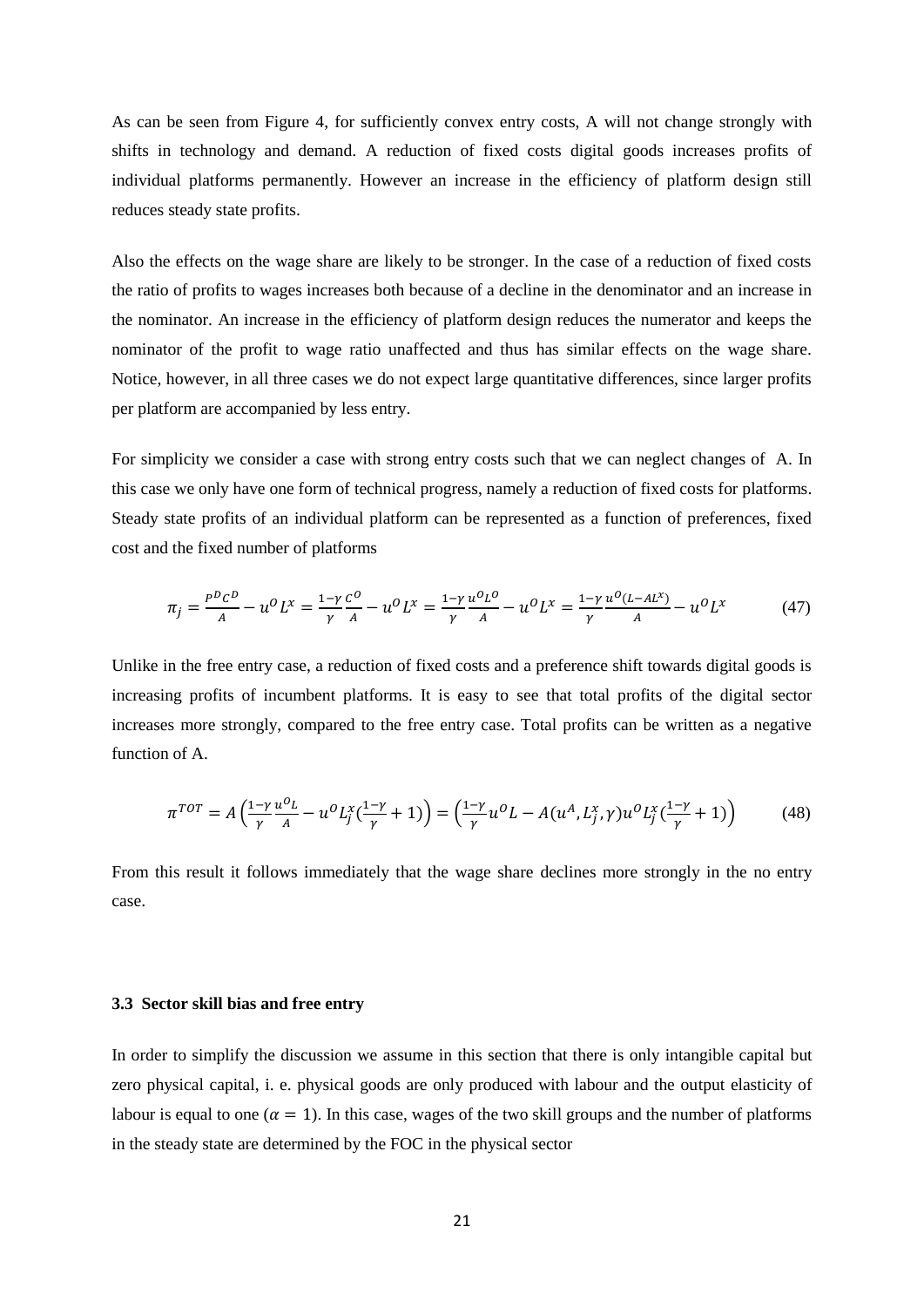$$
u^0 = (w^L s^{OL} + w^H s^{OH})
$$
\n<sup>(49)</sup>

the free entry condition for platforms

$$
\rho \frac{w^H}{u^A} = \frac{(1-\gamma)}{\gamma} \frac{u^0 \text{Min}\left((L^L - As^{xL}L^x), (L^H - As^{xH}L^x)\right)}{A} - (w^L s^{xL} + w^H s^{xH})L^x \tag{50}
$$

and the two labour market clearing condition for workers with and without digital skills

$$
L^H = A s^{xH} L^x + s^{OH} L^0 \tag{51}
$$

and

$$
L^L = A s^{xL} L^x + s^{OL} L^0 \tag{52}
$$

These 4 equations determine  $w^L$ ,  $w^H$ , A,  $L^0$  with exogenous labour supply  $L^L$  and  $L^H$ . The two labour market equilibrium conditions determine A and  $L^0$  as functions of the skill intensity in the O and D sector.

$$
A = \frac{s^{OL}L^H - s^{OH}L^L}{L^x(s^{xH}s^{OL} - s^{xL}s^{OH})}
$$
\n
$$
(53)
$$

and

$$
L^{O} = \frac{s^{xH}L^{L} - s^{xL}L^{H}}{(s^{xH}s^{OL} - s^{xL}s^{OH})}
$$
\n(54)

Positive solutions for  $A$  and  $L^0$  require certain restrictions, namely a digital skill bias in the digital sector

$$
(s^{xH}s^{OL} - s^{xL}s^{OH}) > 0
$$

A sufficiently small share of digital workers in the physical sector.

$$
(s^{OL}L^H - s^{OH}L^L) > 0
$$

And a sufficiently small share of non-digital workers in the platform sector.

$$
(s^{xH}L^L - s^{xL}L^H) > 0
$$

Using the free entry condition and the FOC for labour in the O sector we get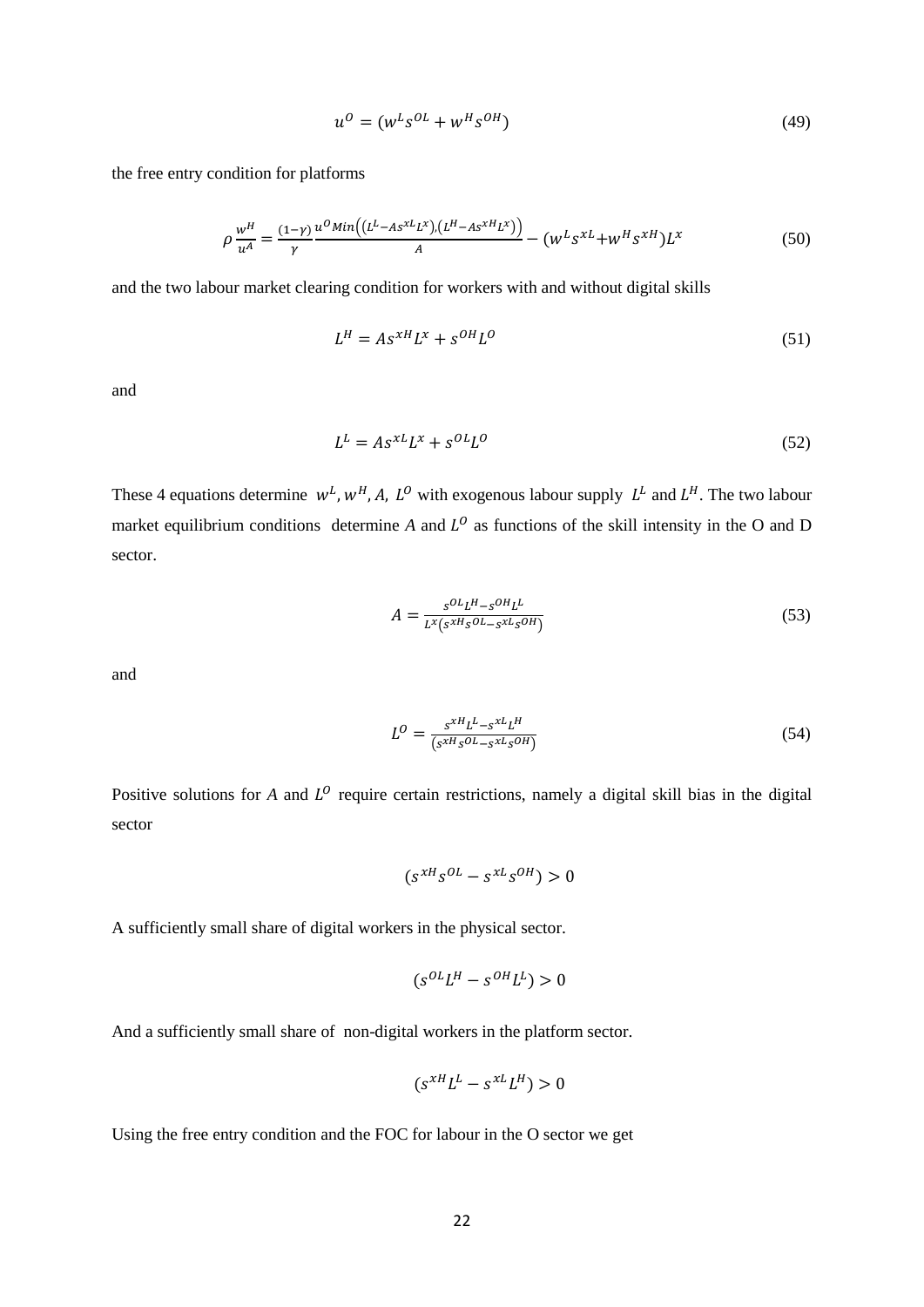$$
\frac{w^{L}}{w^{H}} = \frac{\left(\frac{\rho}{u^{A}L^{x}} + s^{xH}\right)\frac{s^{OL}L^{H}-s^{OL}L^{L}}{(s^{xH}s^{OL}-s^{xL}s^{OH})} - \frac{1-\gamma}{\gamma}\frac{s^{xH}L^{L}-s^{xL}L^{H}}{(s^{xH}s^{OL}-s^{xL}s^{OH})}s^{OH}}{\frac{1-\gamma}{\gamma}\frac{s^{xH}L^{L}-s^{xL}L^{H}}{(s^{xH}s^{OL}-s^{xL}s^{OH})}s^{OL}-s^{xL}\frac{s^{OL}L^{H}-s^{OL}L^{L}}{(s^{xH}s^{OL}-s^{xL}s^{OL})}}\tag{57}
$$

Under restrictive labour market conditions (fixed supply of digital and non-digital skills), technical progress in platform design  $(u^A)$  does not affect the sectoral structure of production and leaves A and  $L^0$  unaltered, but in increases the skill premium. A reduction of overhead platform labour  $(L^x)$ increases A and leaves  $L^0$  unaffected and reduces the skill premium. I. e. the direct (skilled) employment reducing effect dominates the positive employment effect generated by increasing the number of platforms. These skill premia effects are, however mitigated by allowing for elastic skill specific labour supply.

### **4. Impulse response analysis**

In this section we are mainly interested in the quantitative impact of digital technology shocks on aggregate growth, the wage share, the real wage and the skill wage premium. In order to obtain realistic magnitudes we consider technology shocks which roughly double digital sector output in real terms. This resembles what can be observed in US data since 2000. In contrast to the simple analytical model, the model used in this section allows for elastic labour supply and is calibrated to match the shares of tangible and intangible capital in the digital sector as well as the share of IT hardware. The calibration details are contained in Annex A.

We conduct the quantitative analysis in three steps. As a benchmark we first consider the free entry case under the assumption of zero skill bias across sectors. This scenario comes closest to the analytical discussion in the previous section. We compare these results to a specification with sector specific skill bias. We are interested how this affects the aggregate results and the skill premia. In a third step we provide sensitivity analysis under the assumption that technical progress is associated with less entry, namely an increase in platforms not exceeding 10% compared to free entry.

The shocks we introduce are instantaneous permanent level shifts such that real output in the digital sector increases by 100% permanently.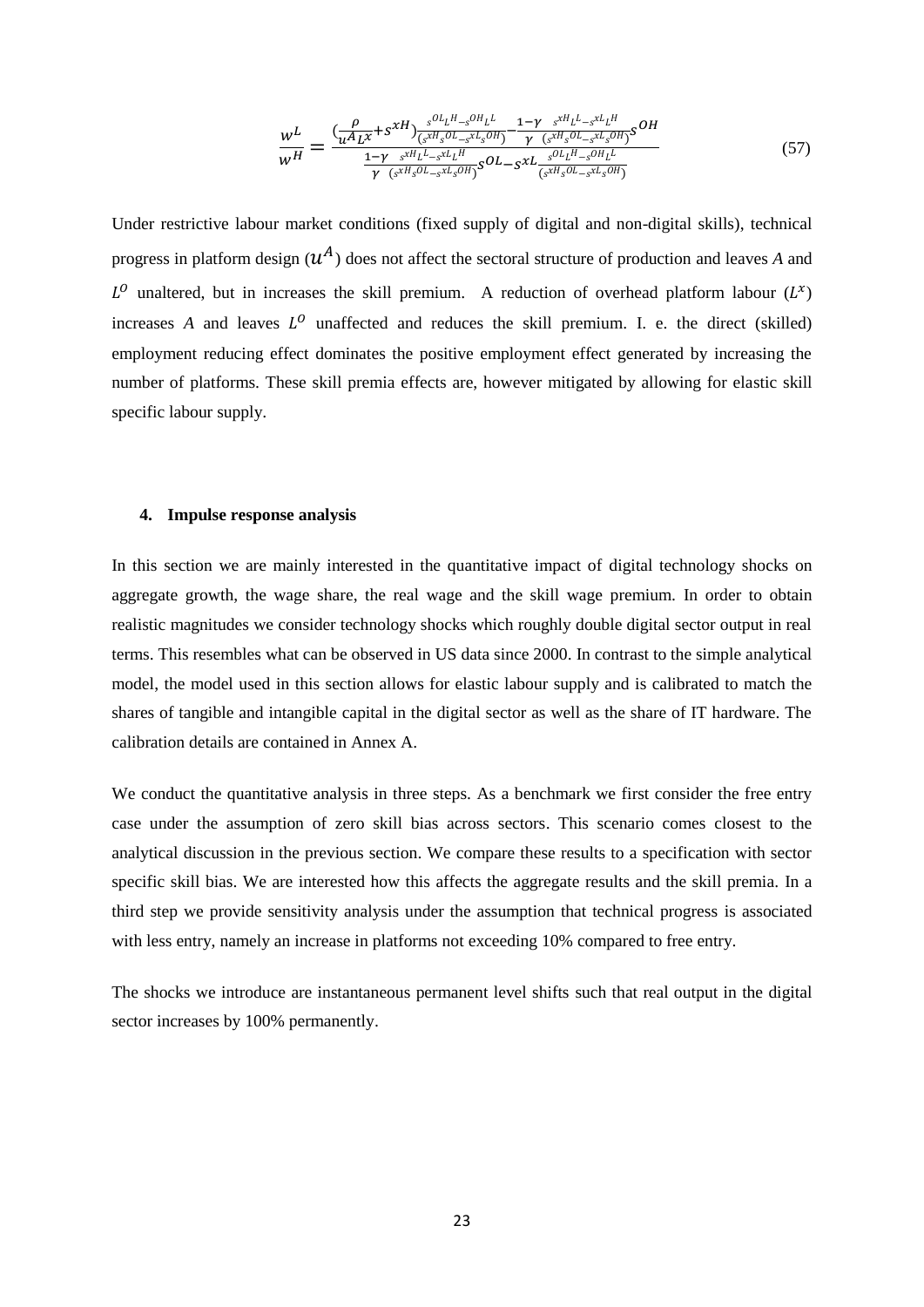



\_\_\_: Symmetric skills; \_ \_ \_: Sector skill bias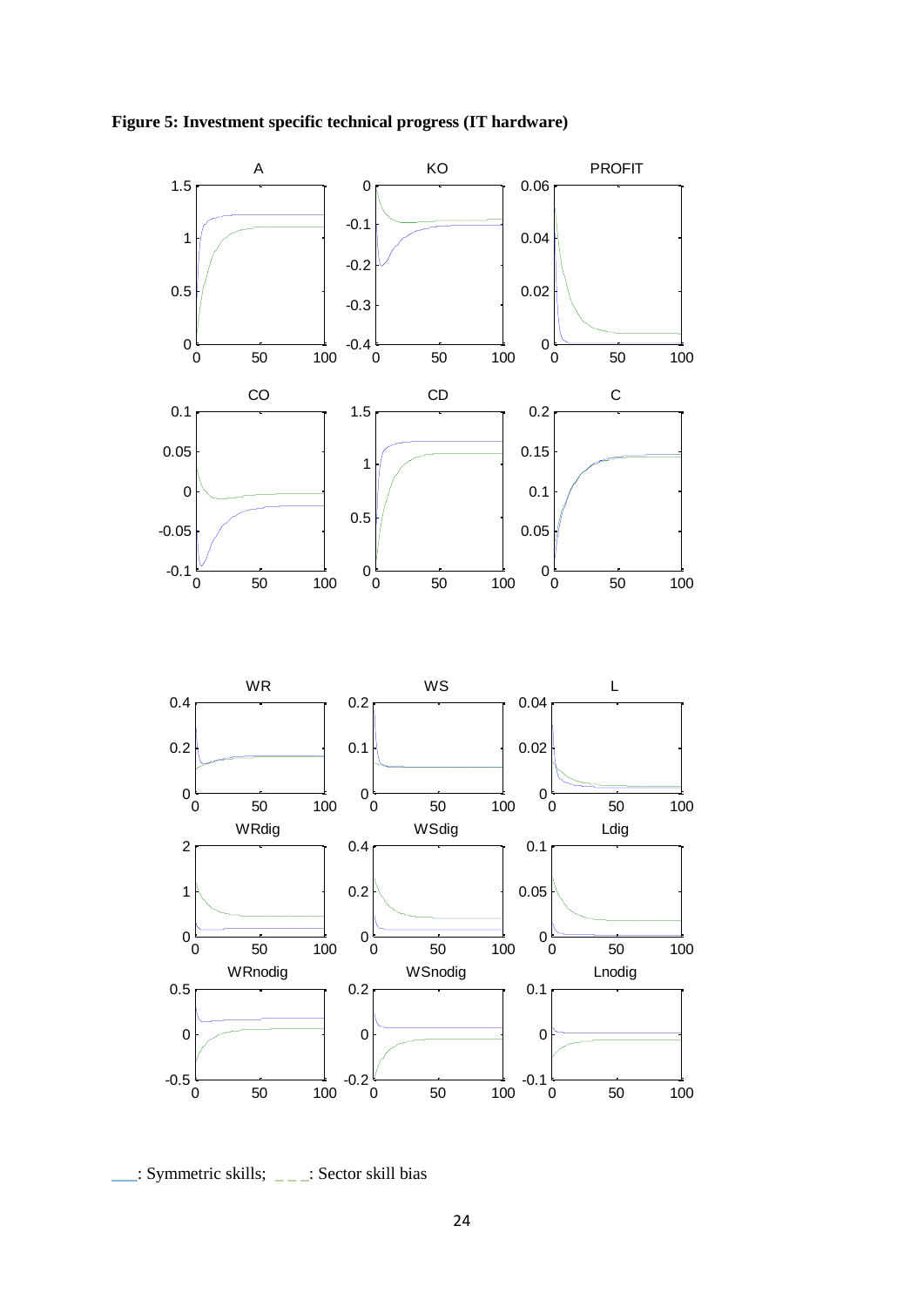*A: platforms (% dev.); KO: physical capital (% dev.); ,PROFIT: profit of single platform (abs. dev.): C: log of total consumption (abs dev); CO: log of physical consumption (abs dev); CD: log of digital consumption (labs. dev.); WR: log of real consumption wage (abs dev.); WS: wage share (abs. dev.); L: employment rate (abs. dev); WRdig: log of real consumption wage, digital skills (abs dev.); WSdig: wage share, digital skills (abs. dev.); Ldig: employment rate, digital skills (abs. dev); WRnodig: log of real consumption wage, non-digital skills (abs dev.); WSnodig: wage share, non-digital skills (abs. dev.); Lnodig: employment rate, non-digital skills (abs. dev);*

### No sector skill bias:

Technical progress in IT hardware reduces fixed capital costs and raises profits of incumbent platforms. At the same time wages remain constant relative to  $P<sup>0</sup>$  because of unchanged technology in the physical goods sector and platform design sector. Thus the platform price (relative to  $P^0$ ) does not change and entry occurs until profits have returned to the baseline level. However, entry increases the supply of digital goods, which reduces their relative price. This is how technical progress in IT hardware is transmitted into a higher real consumption wage of all workers. Also, the total economy wage share increases. This occurs because the wage share in the digital sector increases, since capital cost per platform declines while both profits and wages per platform stay constant. Because profits, labour and capital input increase proportionally with the number of platforms, the increase in the wage share per platform translates into an increase in the wage share of the platform sector. Finally, technical progress in IT hardware leads to an increase in intangible capital and a decline of tangible capital.

### With sector skill bias:

The increase in the number of platforms leads to a relative increase in the demand for labour with digital skills (initially even more strongly because of platform creation). This increases the wage premium for digital skills. Since the FOC for labour requires that the ratio of wages to physical output prices remains constant, the demand for non-digital workers declines and output in the physical sector declines. The increase in the digital skill premium increases the platform price permanently. This implies that platform profits will stay above pre-shock levels. Associated with wage dispersion in favour of digital skills, relative employment/labour supply of workers with digital skills increases. The increase in the aggregate wage share is driven by the increased skill premium and higher employment. The wage share of workers without digital skills declines (largely because of a decline in employment). Though the real wage of workers without digital skills declines in terms of physical goods, the real consumption wage of non-digital workers does not decline with our calibration, since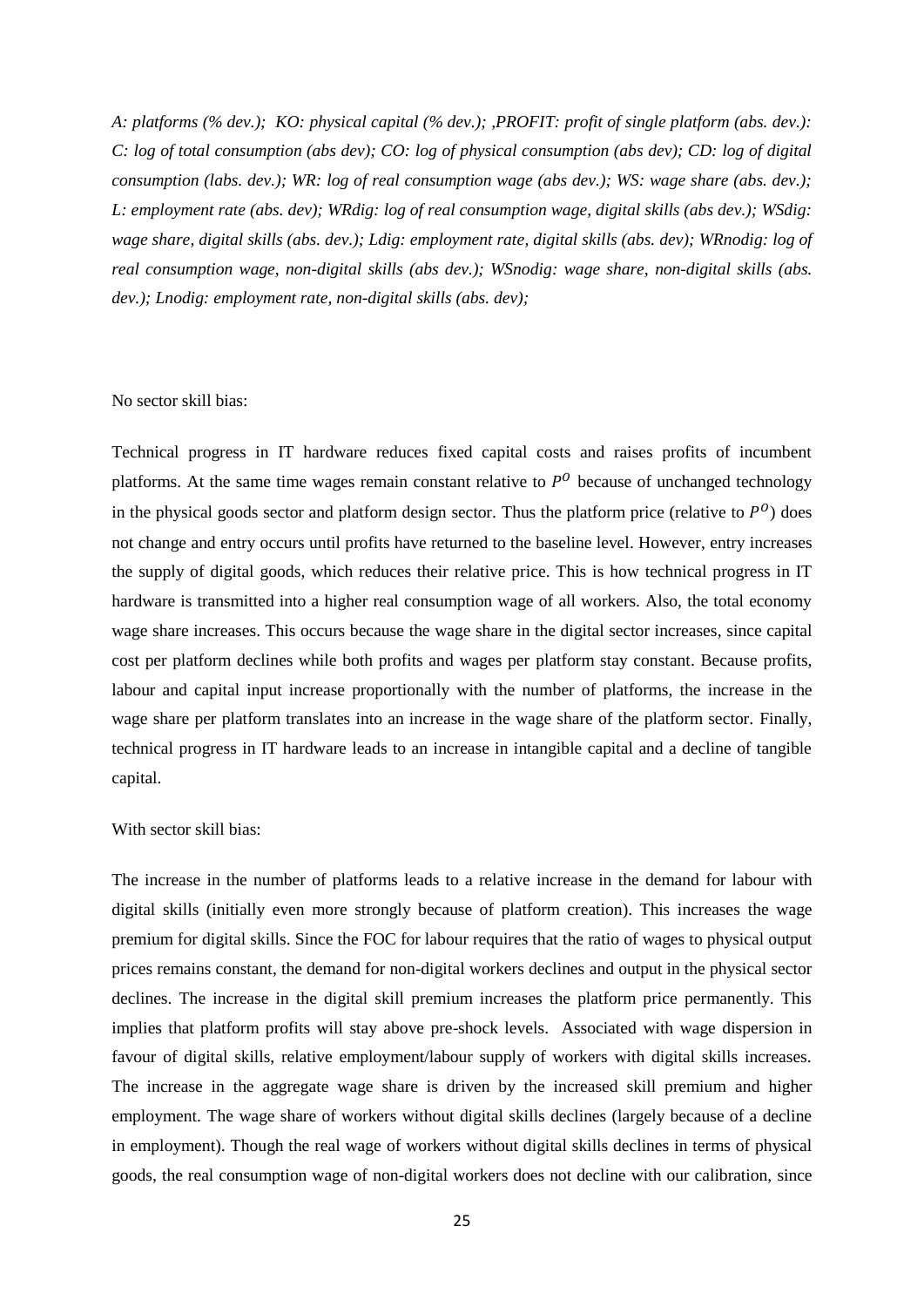the price of digital goods drops relative to the price of physical goods. However, the evolution of the real consumption wage of workers without digital skills is sensitive to both the labour supply elasticity and the elasticity of substitution between physical and digital goods. In Appendix D we show that the real consumption wage of workers without digital skills increases with more elastic labour supply. Increasing the elasticity of substitution between between digital and physical goods increases the digital skill premium and reduces the real consumption wage of workers without digital skills.

# **Figure 6: Reduction in fixed labour costs**

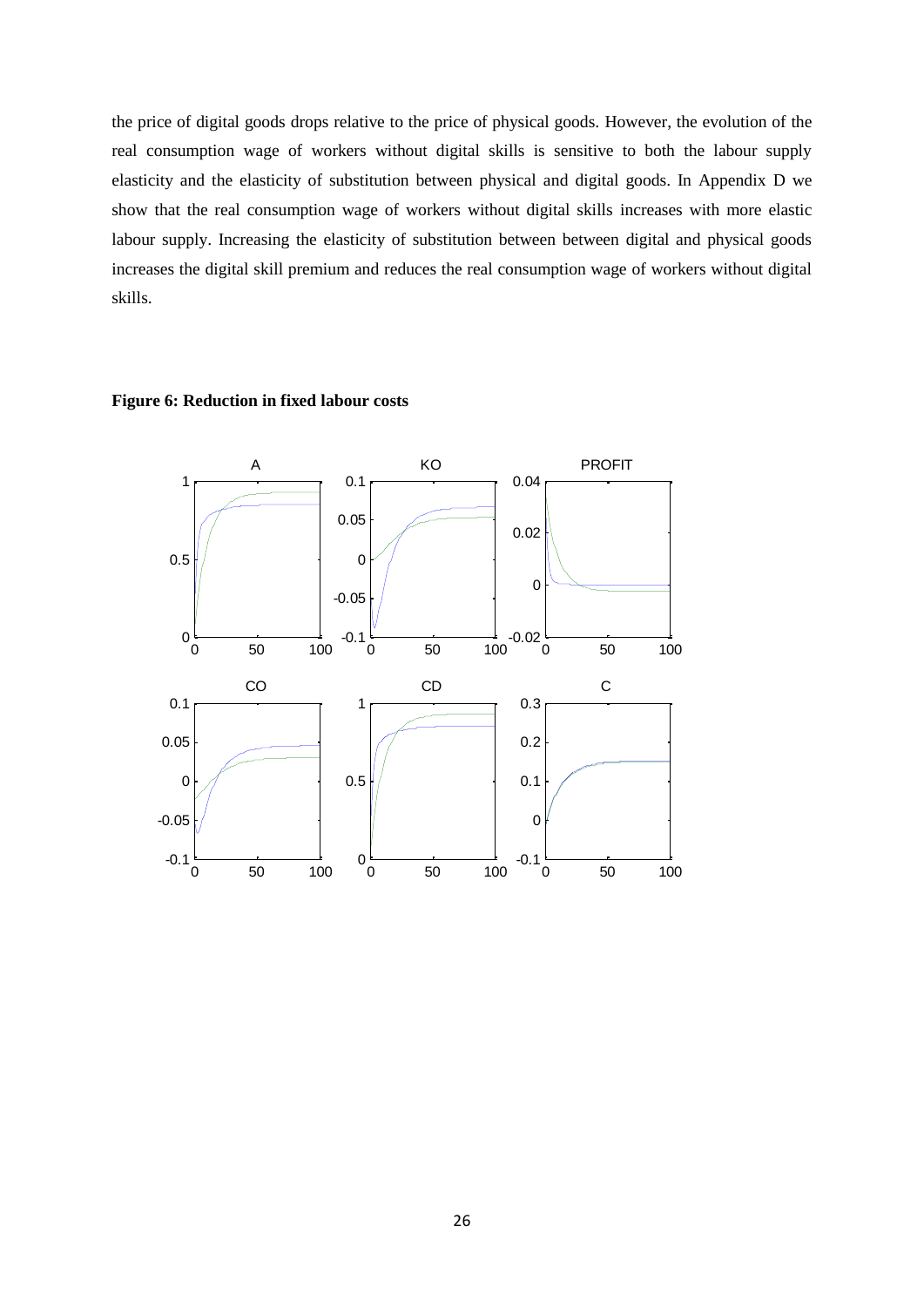



No sector skill bias:

If technical progress takes the form of reducing overhead platform labour, this also increases profits of incumbent platforms and generates entry until platform profits have returned back to pre-shock levels as in the case of reduced capital cost. What is different is the effect on the wage share, which declines in this case, because of labour saving in the platform sector. However, also in this case the reduction of fixed labour increases the consumption wage, due to an increase in the supply of digital goods which reduces their price. Finally, a reduction of overhead labour increases the ratio of intangible capital to physical capital. Notice, however, physical capital increases slightly as well, this is due to a reallocation of labour without digital skills to the physical production sector.

# With sector skill bias:

Because of the digital skill bias in the platform sector the reduction in overhead labour reduces the demand for labour with digital skills more strongly compared to the case without skill bias in the long run. Initially there is a rising digital skill premium because of increased demand for digital labour engaged in the creation of new platform designs.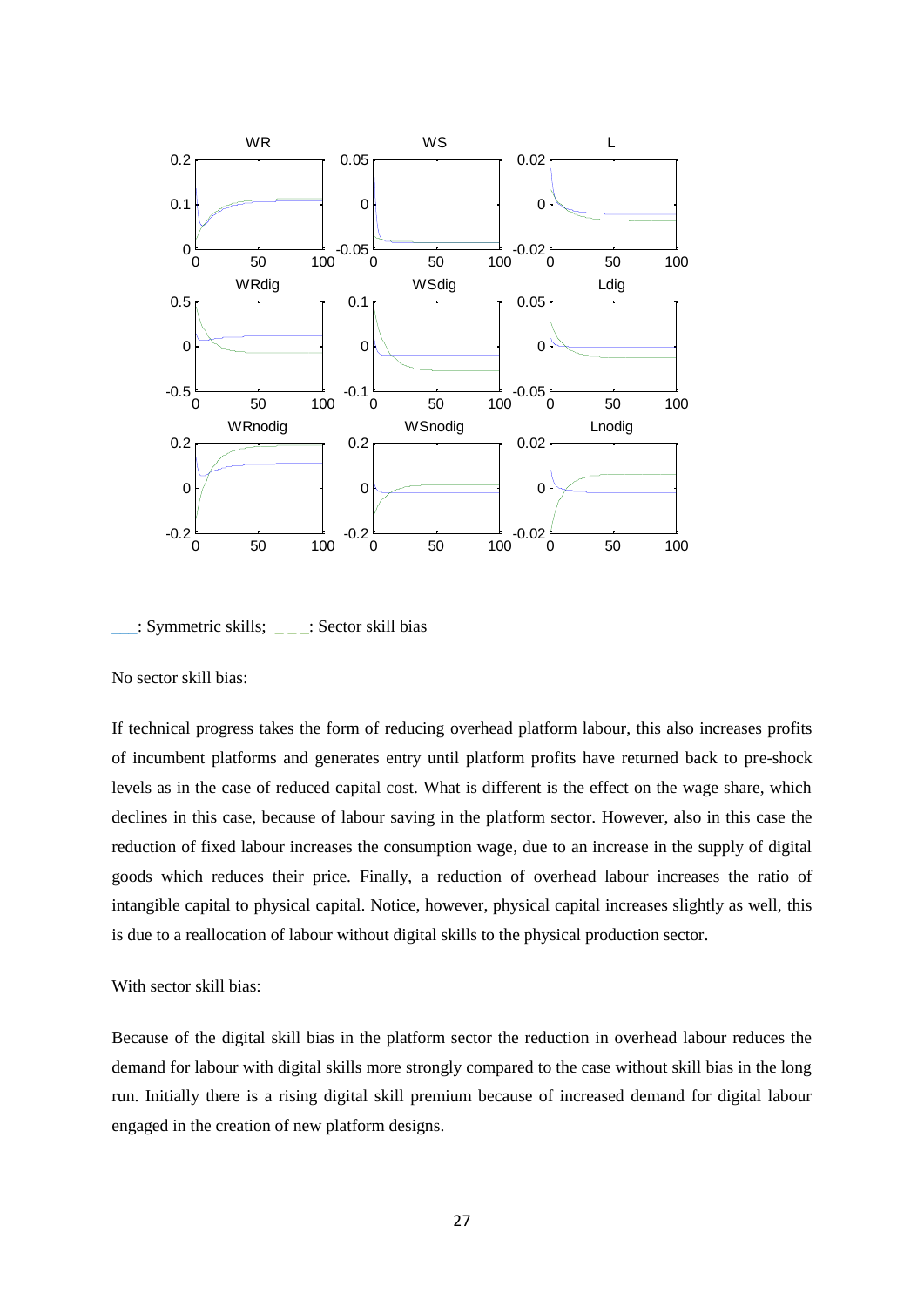

**Figure 7: Increase in efficiency of platform creation**

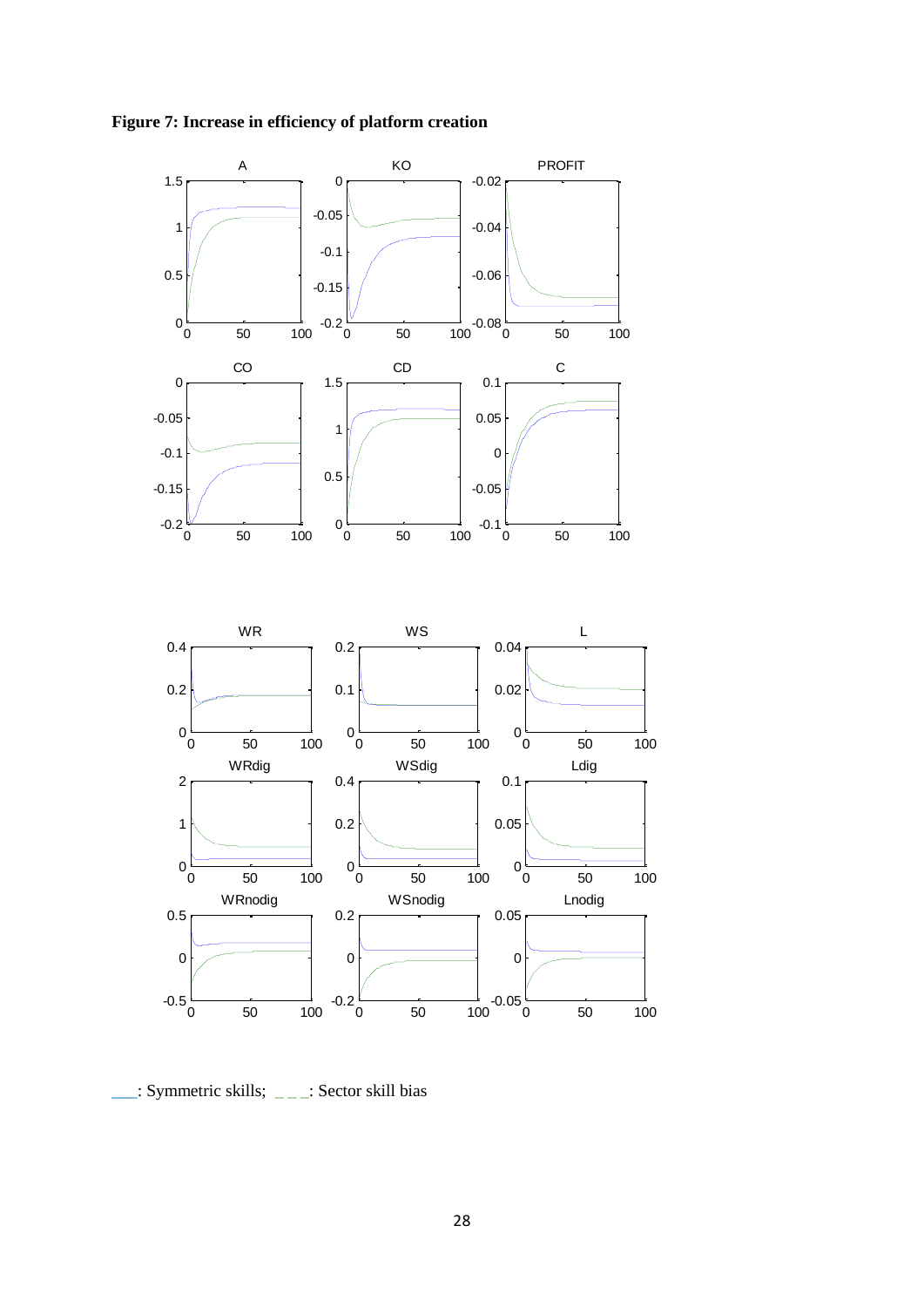No sector skill bias:

An increase in the efficiency of platform design reduces the price of platforms and stimulates entry of new platforms until profits have fallen sufficiently. Because of no technical change in physical production both wage and capital cost for IT hardware remain unchanged. Therefore the share of wages in the platform sector increases. Increased entry increases the supply of digital goods and therefore prices. This in turn increases the consumption wage. The expansion of the digital sector relative to the physical sector increases intangible capital and reduces physical capital.

# With sector skill bias:

Like in the case of technical progress in IT hardware, technical progress in platform design and the resulting expansion of demand for workers with digital skills increases the digital skill premium and forces a reduction of wages of workers without digital skills, in order to satisfy the labour demand in the physical production sector (which requires a constant real wage (in terms of  $P^0$ ) of the labour aggregate. The increase in the digital skill premium leads to a small decline of profits and therefore less entry into the platform sector. This reduces the extent of reallocation towards digital goods relative to the no skill bias case. Though the aggregate wage share increases in this case, the share of wages of workers without digital skills declines.

### **The importance of free entry for the results**

Now we assume that apart from buying the platform design, the household also faces convex entry  $\csc \frac{\theta}{2}$  $\frac{\partial}{\partial \nu} A^{\nu}$ ,  $\nu > 1$ . Here we only consider the case without sector specific skill bias.

In the case of capital saving technical progress, entry barriers increase profits of incumbent platforms. Restricted entry limits the expansion of the digital sector. In fact labour saving technical progress reallocates labour to the physical production sector. In contrast to the solution with free entry, the wage share does not increase with entry cost.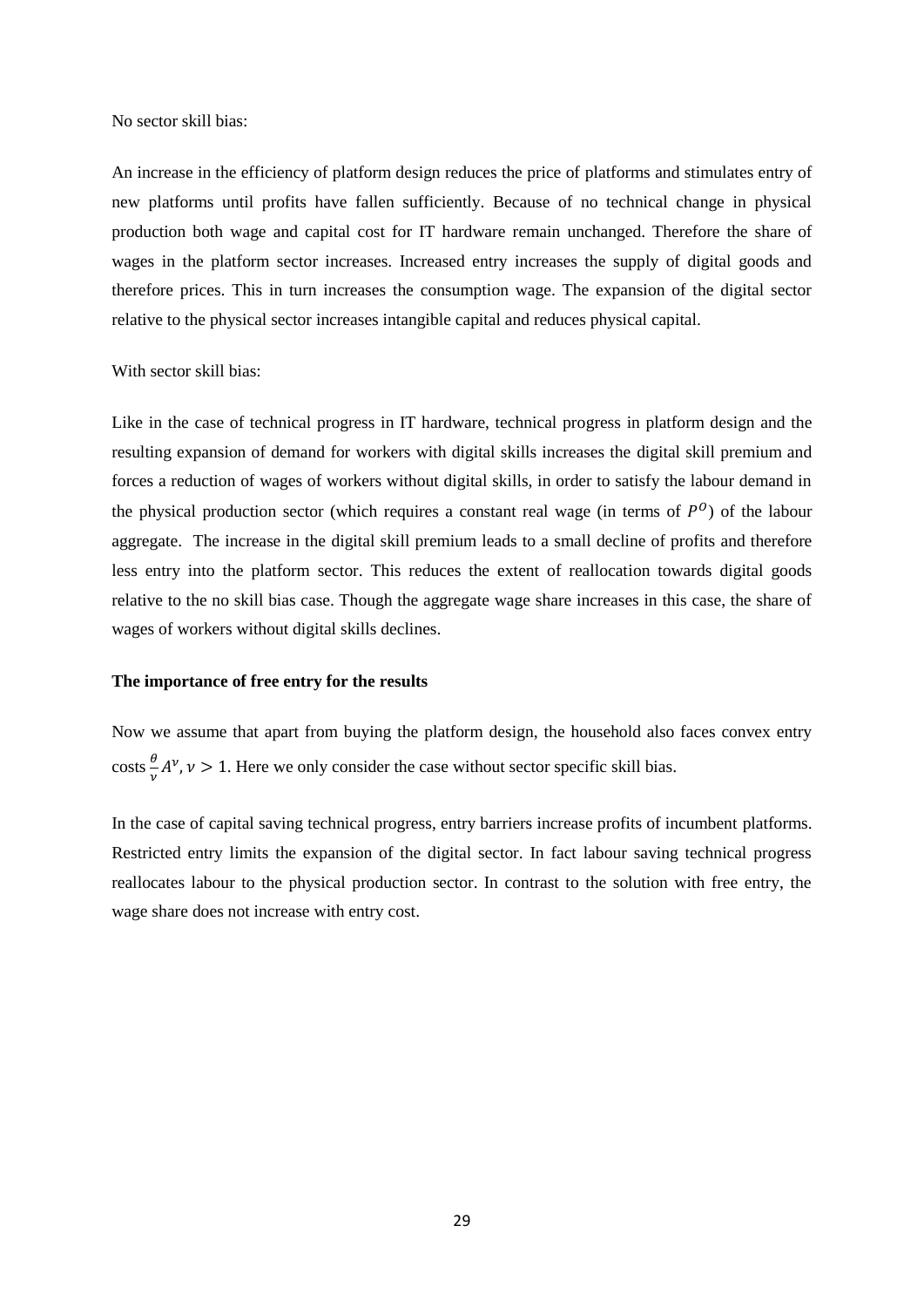



 $\frac{1}{\sqrt{2}}$ : Free entry;  $\frac{1}{\sqrt{2}}$ : Restricted entry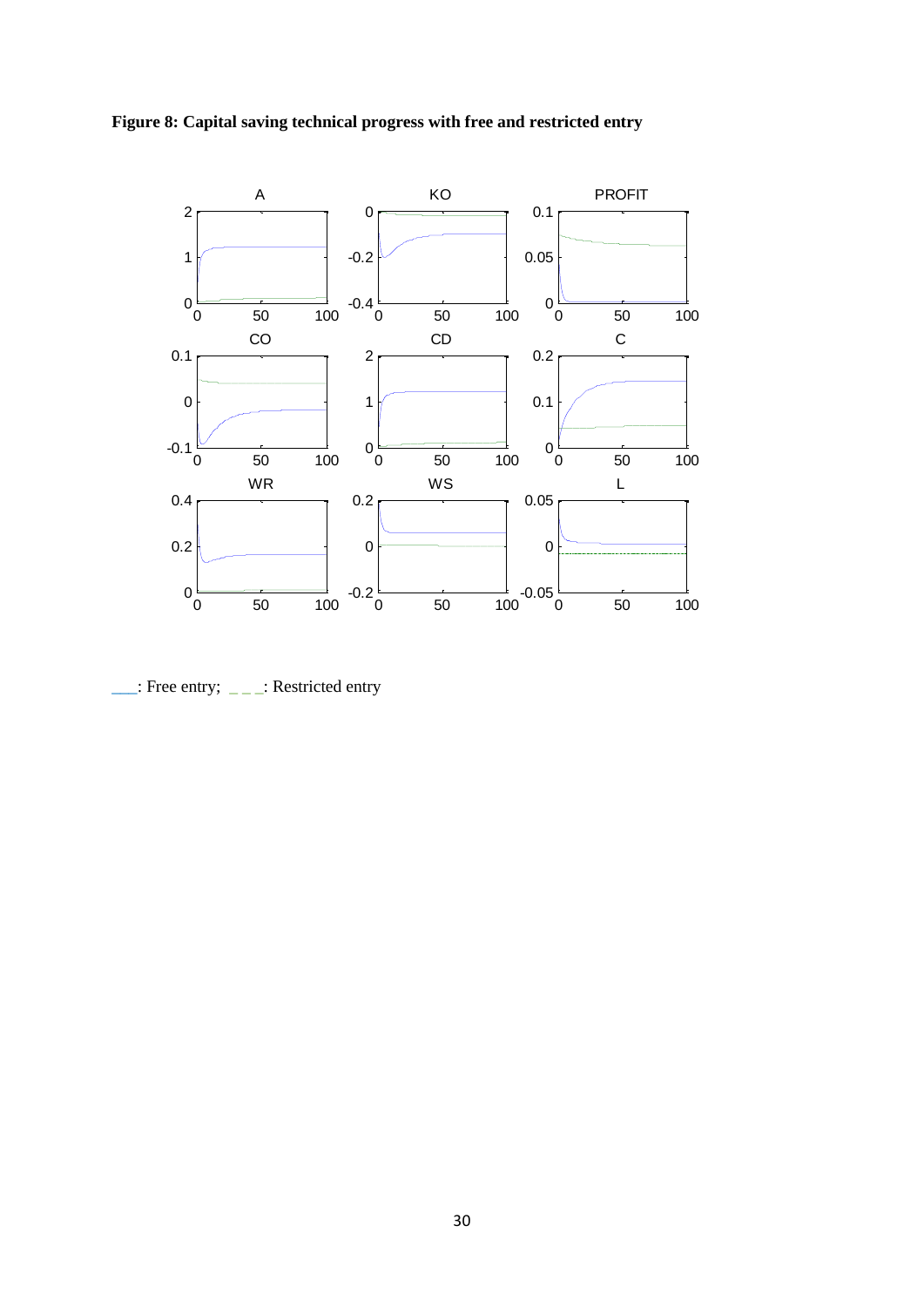



 $\therefore$ : Free entry;  $\angle$   $\angle$   $\angle$  : Restricted entry

If digital firms save labour and there is no entry both profits per firm and total profits increase and the wage share is reduced. With limited entry digital output hardly increases, while physical output increases because of reallocation of employment towards the physical sector. Goods market equilibrium requires a decline of the price of physical goods. Because nominal wages are fixed in physical goods prices, the new equilibrium is characterised by a decline in the real consumption wage.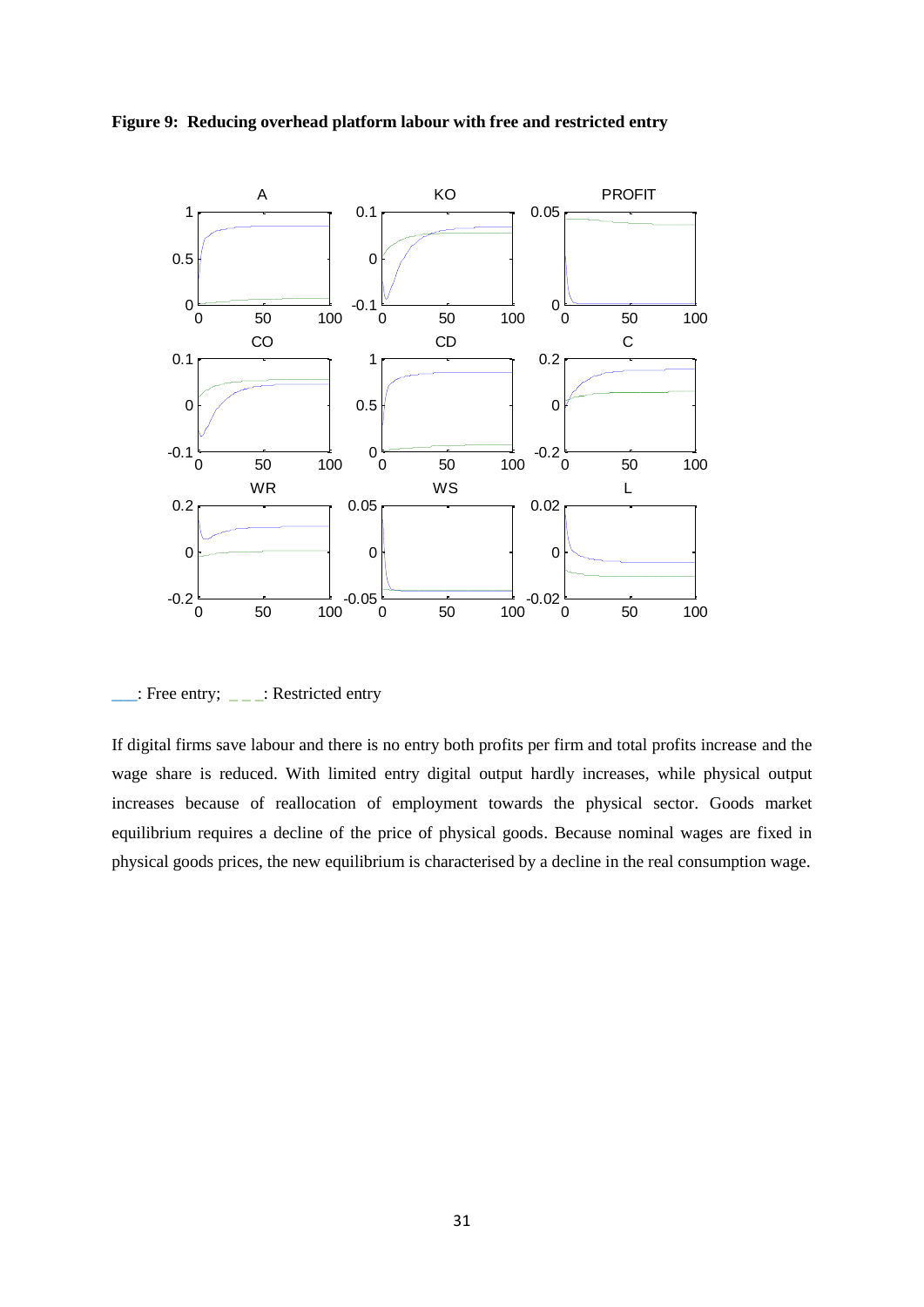



\_\_\_: Free entry; \_ \_ \_: Restricted entry

Entry costs prevent a decline of profits in the digital sector. Nevertheless, the physical production sector declines in the steady state, since the limited increase of platforms leads to a reallocation of labour from the physical sector to the digital sector. Higher profits in the digital sector restrict the increase of the wage share, which occurs under free entry.

# **Conclusion**

An important aspect of an emerging digital economy is the supply of electronic goods to consumers at zero marginal cost. A second important feature of current growth is its dependence on technical progress in the digital sector. The paper explores how in the context of a two sector growth model, distinguishing between physical and digital goods, digital technology shocks such as investment specific technical progress in IT hardware and innovations in platform design affect growth, the wage share, real wages and the digital skill premium.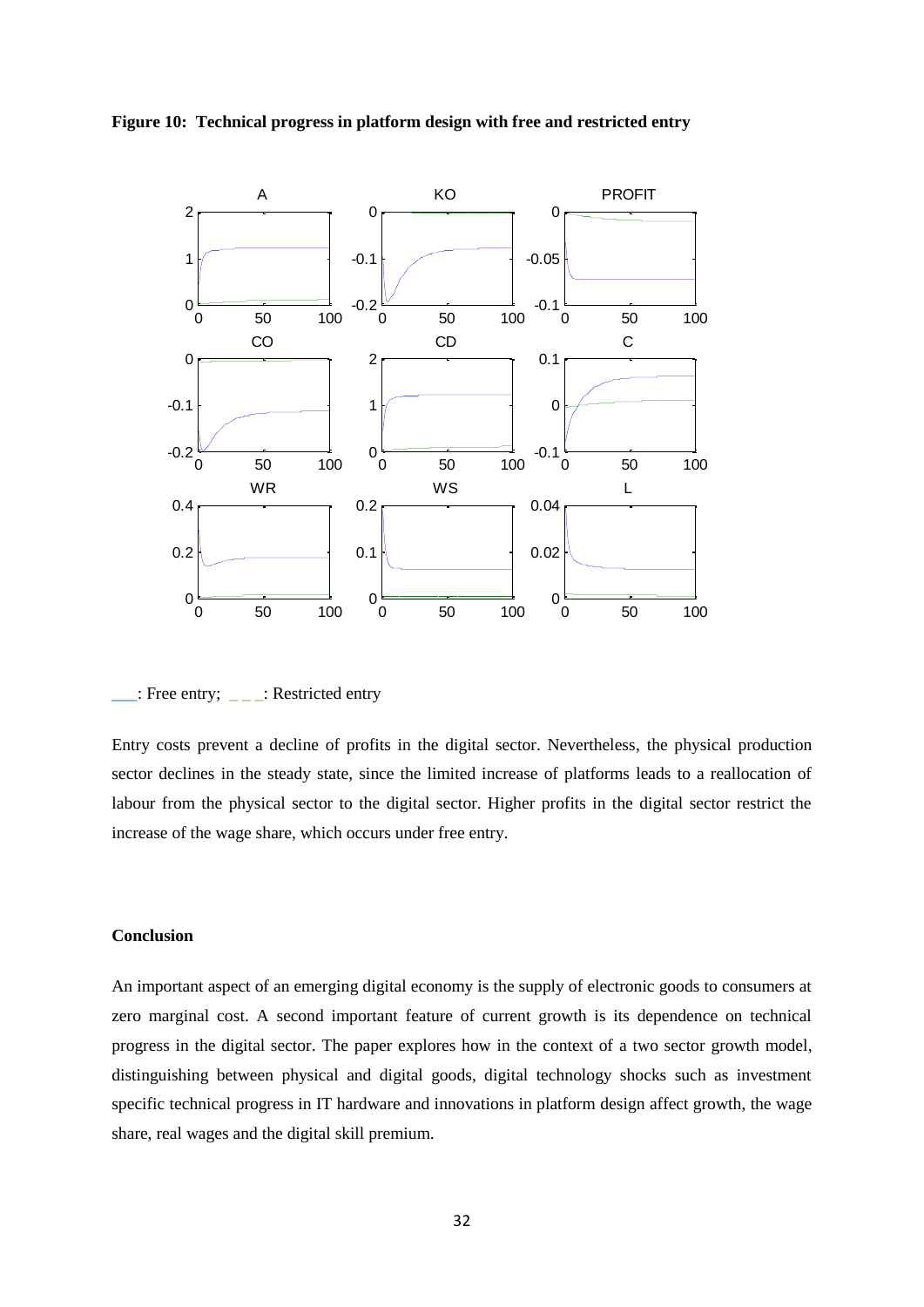Our findings can be summarised as follows. First we show that for quadratic preferences there exists an interior solution to the profit maximisation problem of the platform. However, the market solution is characterised by undersupply of digital goods compared to the social planning solution. In the second part of the paper we characterise the response of this economy to digital technology shocks. Here we find that even though the specification of technology and the nature of technical progress, which is not labour augmenting, differs fundamentally from the standard model, adverse wage effects are mitigated by free entry. In particular, ICT capital saving technical progress (Moore's law) and innovations in platform design (intangible capital saving technical progress), do not generally reduce the aggregate wage share and generally increase the real consumption wage. However, if we allow for entry barriers into the digital sector, more adverse wage effects emerge. The paper also explores the consequences of digital technical progress on wage dispersion. Under the realistic assumption of a bias towards digital skills in the digital sector, digital technical progress goes along with a declining wage share of workers without digital skills as well as a reduction of their real consumption wage under certain conditions.

In order to get a better idea about the magnitude of macroeconomic effects originating from technology shocks in the digital sector, we calibrate the model to the digital and no-digital sector of the US economy. This allows us to ask the question to what extent the model can replicate important stylised growth facts in the US since the year 2000. First, our results show that digital technology shocks, generally have small negative real output effects in the non-digital sector, which is largely a consequence of falling relative prices of digital goods. This is consistent with the observed near constancy of nominal sector shares. All three types of technical progress in the digital sector generate faster growth of intangible capital, also consistent with the data. It appears that the free entry assumption over-predicts the divergence between growth of intangibles and tangibles, while the extreme entry barrier scenario leads to an under-prediction. This suggests that a more realistic entry scenario would lie somewhere in the middle. The free entry case also seems to over-predict the evolution of the wage share, especially when driven by positive shocks to hardware and platform design. Only with extreme entry restrictions can the model generate a non-increasing wage share. For the model to generate a decline in the wage share, technical progress in the digital sector must be associated with a reduction of overhead labour. However, this is unlikely to be a dominant form of technical progress. This suggests that the fall in the aggregate wage share is unlikely to be a consequence of technical progress in the digital sector, but is most likely related to technology trends in the non-digital sector of the US economy, as for example emphasised by Autor et al. (2017) and Korinek et al. (2017). Interestingly, the increase of the wage share in the digital sector since 2010 is consistent with investment specific technical progress and advances in platform design in the digital sector.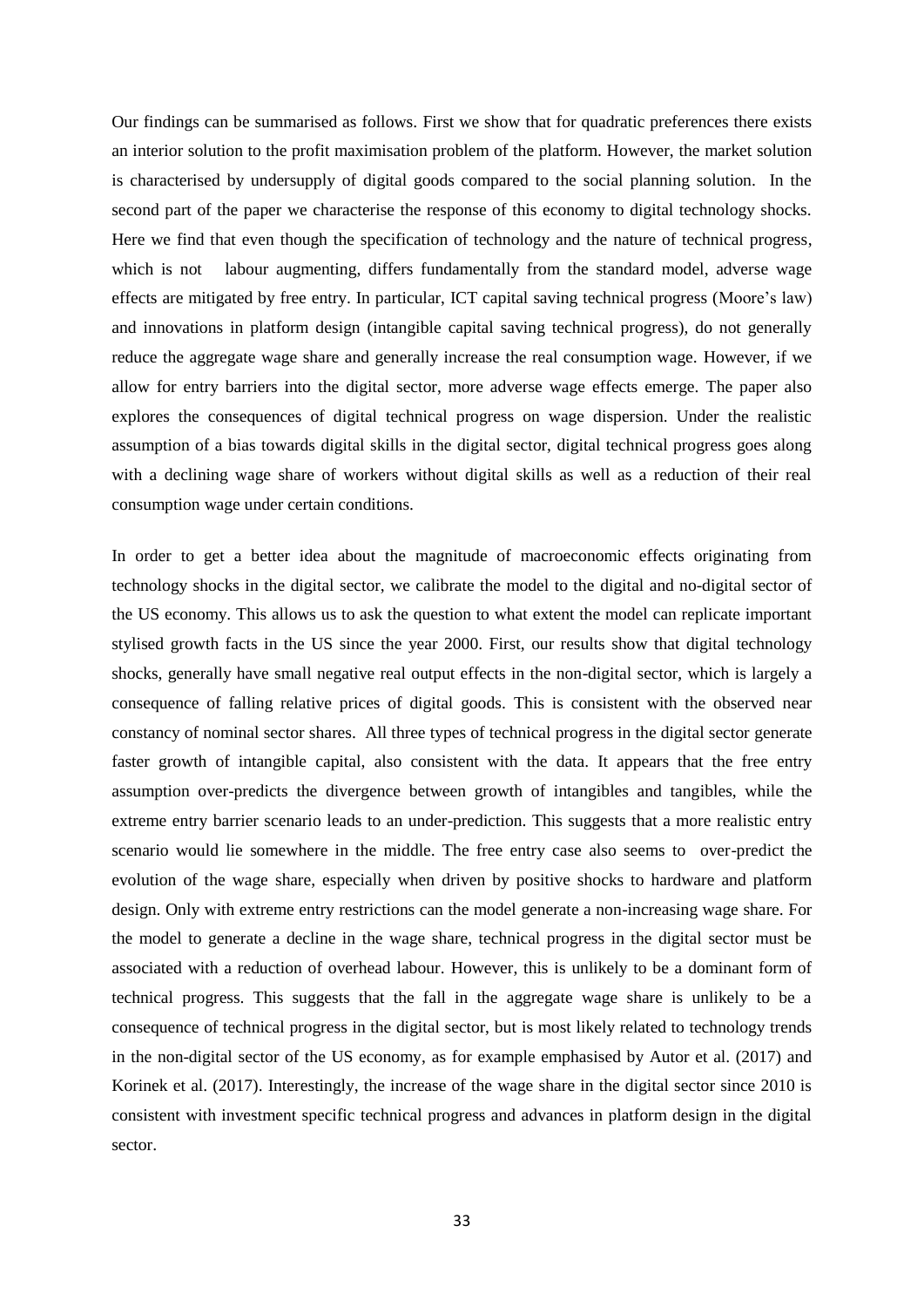### **References**

Autor, D., D. Dorn, L. F. Katz, C. Patterson and J. van Reenen (2017). Concentrating on the fall of the labor share. American Economic Review 107(5). Pp. 180-185

Dhar, V. and Sundararajan, A., (2007). Issues and Opinions—Information technologies in business: A blueprint for education and research. Information Systems Research, 18(2), pp.125-141.

Elsby, M., B. Hobijn, A. Şahin, (2013). The decline of the US labor share. Brookings Papers on Economic Activity. Pp. 1-63.

Gilbert, R., J. (2015). E-books: a tale of digital disruption. Journal of Economic Perspectives, 29, pp. 165-184.

Grossman, G. M. and E. Helpman (1992). Innovation and Growth in the global economy. The MIT Press, Cambridge, Mass.

Guellec, D. and C. Paunov (2017). Digital Innovation and the Distribution of Income. NBER Working Paper 23987.

Haskel, J. and S. Westlake (2018). Capitalism without capital- The rise of the intangible economy. Princeton University Press.

Korinek, A. and Ng (2017). Superstar Firms (mimeo.)

Mason, P. "Post-Capitalism: A Guide to our Future." (UK: Allen Lane, 2015).

Nalbach, E. and W. Roeger (2017). The Sharing Economy- Dynamic General Equilibrium Effects. (Mimeo).

OECD (2015), OECD Digital Economy Outlook 2015, OECD Publishing, Paris.

OECD (2016), Skills for a Digital World. OECD Digital Economy Papers No. 250.

Rifkin, J. "Zero Marginal Cost Society.", (New York, NY: Palgrave Macmillan, 2014).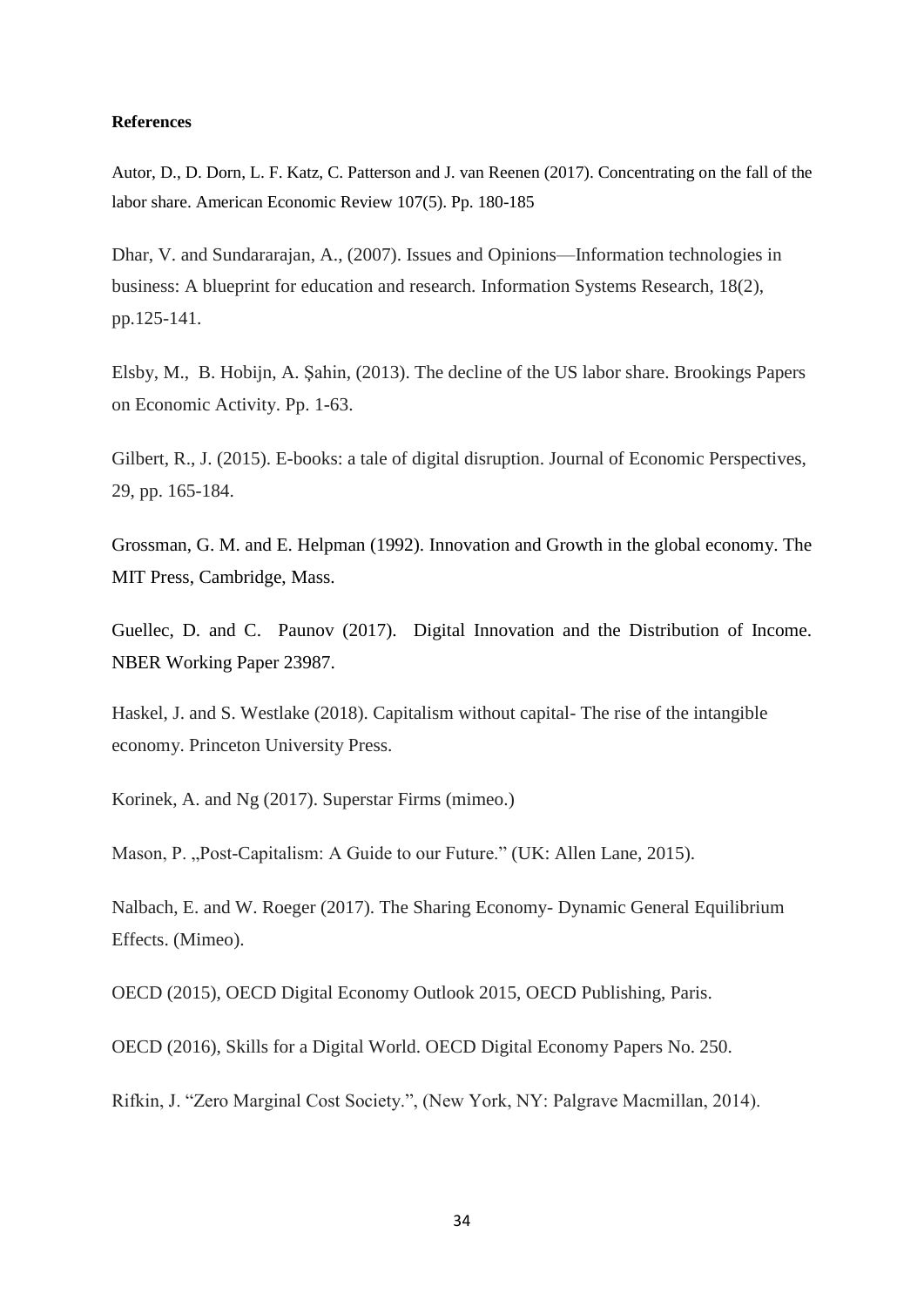Rochet, J.,J. and J. Tirole (2003). Platform Competition in Two Sided Markets. Journal of the European Economic Association Vol 1, pp. 990-1025.

Romer, P.M. (1990) Endogenous technological change. Journal of Political Economy 99, pp.71-102.

Sundararajan, A. "The sharing economy: the end of employment and the rise of crowd-based capitalism." (Cambridge, MA: The MIT Press, 2016).

Veughelers, R (2012) New ICT sectors: Platforms for European growth. BRUEGEL Policy Contribution.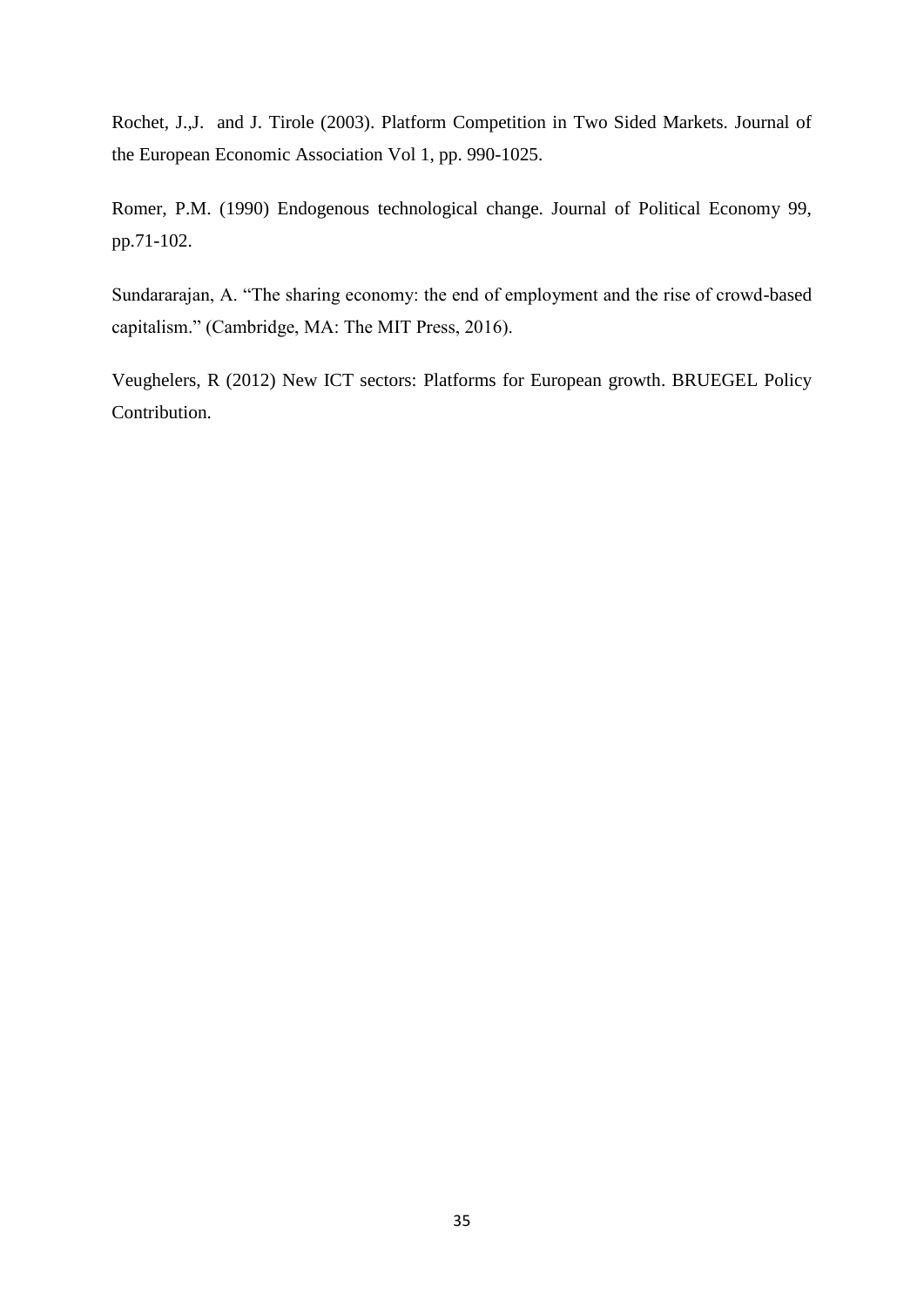### **Annex A: Calibration**

Following closely the OECD convention we define the digital sector to be comprised of ISIC industries 26 (manufacture of computer, electronic and optical products), 58 (publishing activities), 60 (programming and broadcasting), 62 (computer programming, consultancy and related activities) and 63 (information service activities). We use data from the US Bureau of Economic Analysis to calibrate the preference and technology parameters in the model. We select the preference parameters such that the model replicates a nominal sector share of close to 7%. Given the rough constancy of the digital share since 2000, we assume an elasticity of substitution equal to one between physical and digital goods for most of the analysis. The calibration of technology in the physical sector is standard. We assume a Cobb Douglas production function with output elasticity of labour and capital equal to 0.6 and 0.4 respectively. We do not distinguish between tangible and intangible capital and we do not distinguish between ICT and non ICT tangible capital (software and R&D). For the digital sector the model is supposed to replicate a share of intangible capital of about 60%, while we allow that machinery and equipment consist nearly entirely of IT equipment. Also consistent with the observation of a somewhat smaller wage share in the digital sector, we determine sector specific employment rates. We assume that the digital sector employs a higher share of workers with specialised digital skills. In particular we assume a share of 25% for the physical production sector and 65% for the digital sector (platforms) and 100% for platform design. This corresponds to the share of intangible capital in both sectors. We further assume that both sectors (plus digital sub sectors) use workers with and without digital skills in fixed proportions. Assuming digital skill bias in the digital sector is consistent with the observation of higher wages peer employee (ca. 50%). Under this assumption, ca. 27% of all workers have digital skills. This is in the middle between PIAAC estimate according to which 50% of all employees have basic skills and a recent OECD estimate according to which 4% of all employees are IT specialists.

The remaining model parameters are standard. We assume a rate of time preference of 1% per year and a labour supply elasticity of 0.4 for both workers with and without digital skills. We set the employment rate to 60%.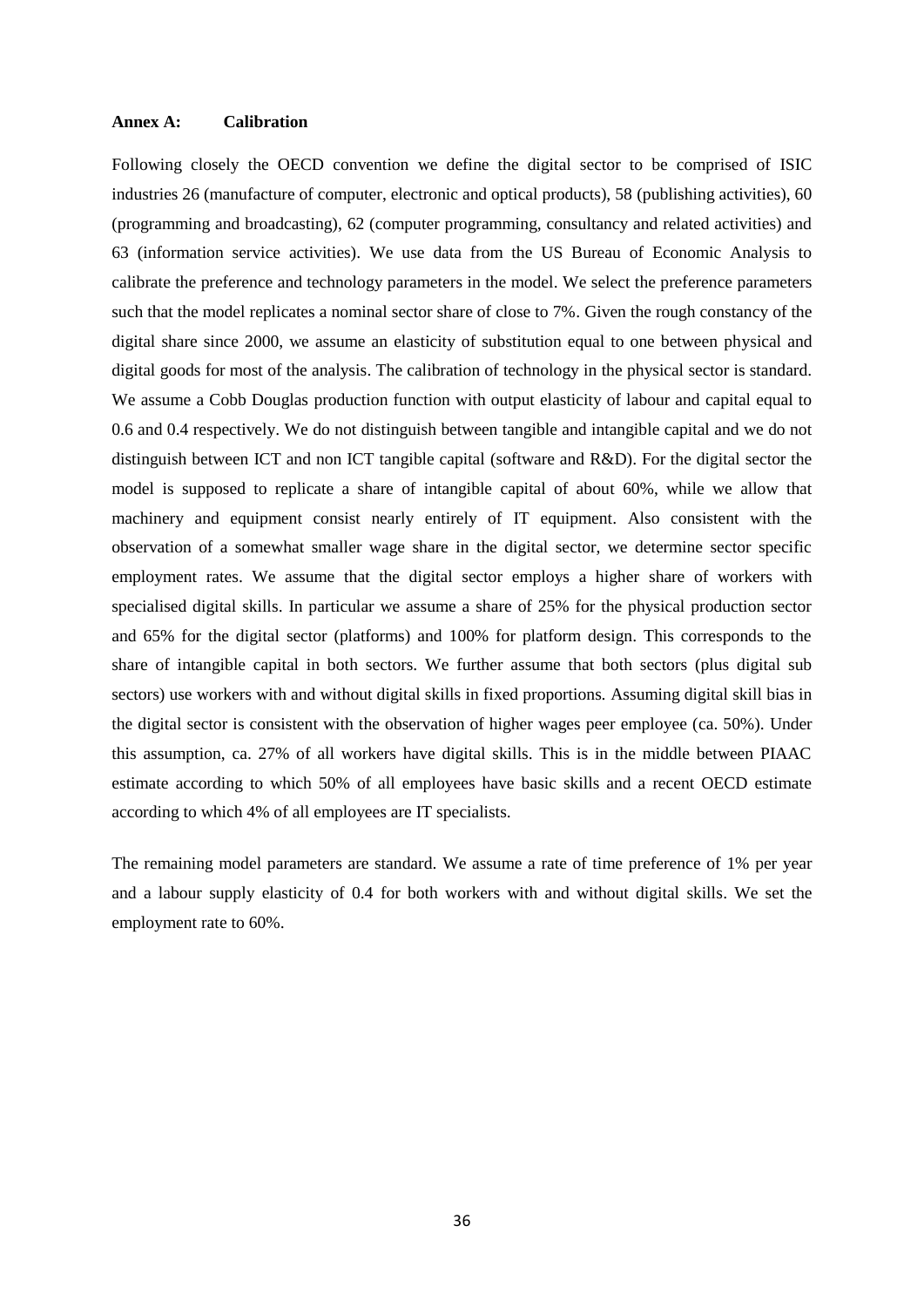### **Annex B: Production of physical goods in steady state**

Technology (physical goods)

$$
Y_t^0 = u_t^0 L_t^{0\alpha} K_t^{1-\alpha}
$$

Where  $u_t^0$  is an efficiency parameter and  $L_t^0$  is labour input in the physical production sector. With perfect competition, the maximisation problem of the firm yields

$$
Max(P_t^O Y_t^O - W_t^O L_t^O - r_t^K P_t^O K_t)
$$

the first order conditions for labour and capital

$$
\alpha \frac{Y_t^O}{L_t^O} = \frac{W_t^O}{P_t^O}
$$

and

$$
(1 - \alpha) \frac{Y_t^0}{K_t^0} = r_t^K = (1 + i_t) \frac{P_t^0}{P_{t+1}^0} - (1 - \delta)) = \rho + \delta
$$

using the fact that  $P_t^0 = 1$  and  $i_t = \rho$  in the steady state.

Using the first order condition for capital, output can be represented as

$$
Y^0 = L^0 u^0 (\rho + \delta)^{\frac{\alpha - 1}{\alpha}} = L^0 u^0 \chi_{Y^0}
$$

And we obain the following expressions for physical capital and physical investment

$$
K^{O} = \frac{(1-\alpha)}{\rho+\delta}Y^{O} = (1-\alpha)L^{O}u^{O}(\rho+\delta)^{\frac{-1}{\alpha}} = L^{O}u^{O}\chi_{K^{O}}
$$

$$
I^{O} = \delta\frac{(1-\alpha)}{\rho+\delta}Y^{O} = L^{O}u^{O}\chi_{I^{O}}
$$

Using the goods market equilibrium condition we can express physical consumption as follows

$$
C^{0} = Y^{0} - I^{0} - I^{x} = (1 - \delta \frac{(1 - \alpha)}{\rho + \delta})Y^{0} - I^{x} = L^{0}u^{0}\left(1 - \delta \frac{(1 - \alpha)}{\rho + \delta}\right)(\rho + \delta)^{\frac{\alpha - 1}{\alpha}} = L^{0}u^{0}\chi_{C^{0}} - I^{x}
$$

And in the steady state,  $I^x$  is given by

$$
I^x = \delta A K_j^x
$$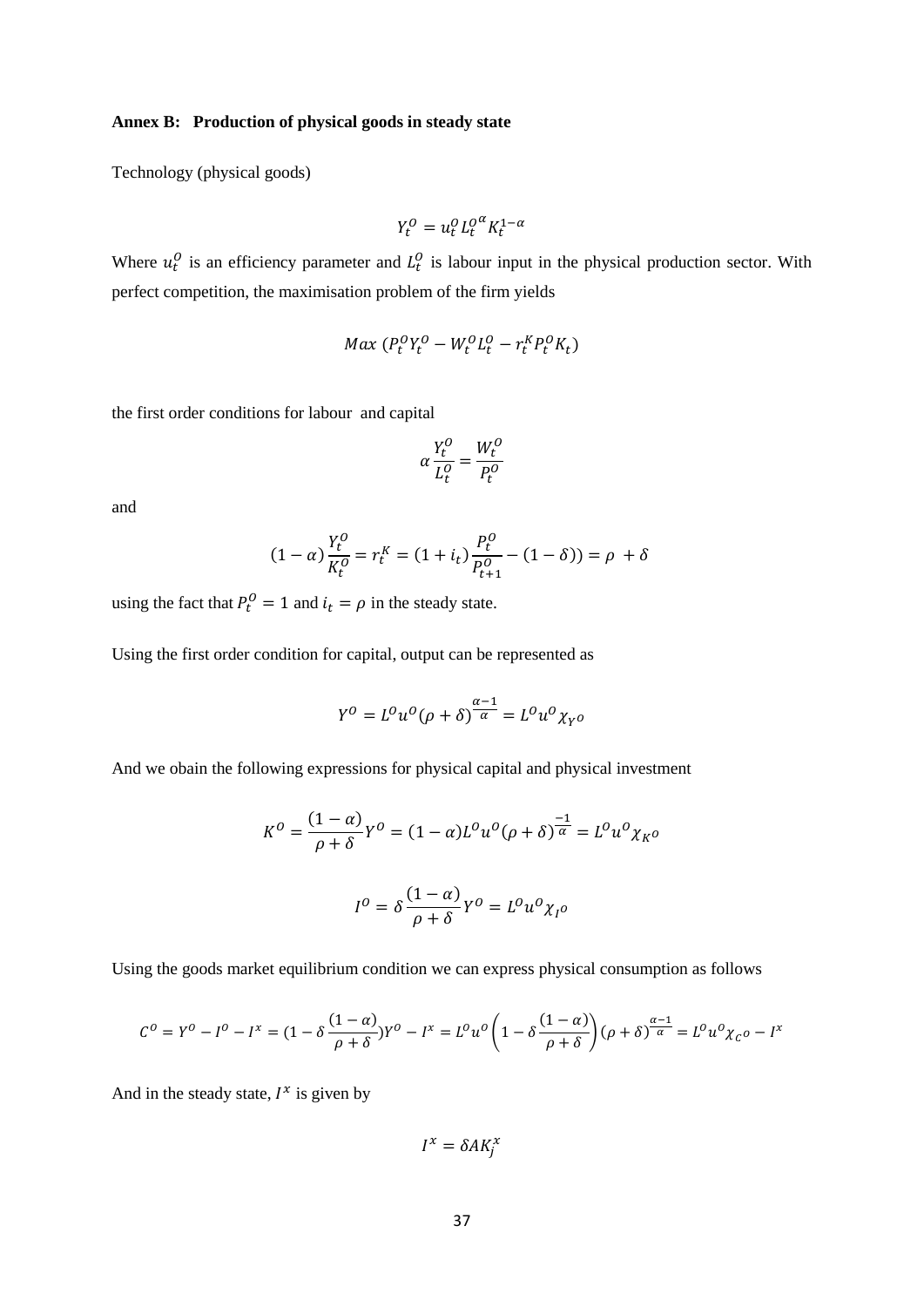From his it also follows that the ratio  $\frac{l^o}{c^o} = \frac{\chi_l o}{\chi_c}$  $\frac{\lambda p}{\lambda c}$  is a constant which does not depend on technology shocks

# **Annex C: Welfare Analysis: Comparing the market solution with the social planer solution**

Since the production technology in the digital sector differs fundamentally from standard technological assumptions and perfect competition does not hold it is interesting to investigate which types of inefficiencies are associated with the market solution. Therefore it is useful to also present the Social Planner Solution. Here we look at the case without entry barriers, and no physical capital.

The social planner problem can be formulated in the following way

$$
Max \mathcal{L} = \sum_{t=0}^{\infty} \beta^t \log \left( \frac{c_t^{0^{\gamma}} ( \int_{j=0}^A (\phi_1 x_{jt} - \frac{\phi_2}{2} x_{jt}^2) dy)^{1-\gamma}}{\gamma^{\gamma} (1-\gamma)^{1-\gamma}} \right) - \sum_{t=0}^{\infty} \beta^t \lambda_t (C_t^0 - u_t^0 L_t^0) - \sum_{t=0}^{\infty} \beta^t \theta_t (\Delta A_t - u_t^A L_t^A) - \sum_{t=0}^{\infty} \beta^t \phi_t (L_t - L_t^0 - \int_0^A L_t^u dy - L_t^A)
$$
 (C1)

The social planner maximises total utility of consumption, taking into account the technology constraint for physical goods and the technology for producing new platforms and the resource constraint on labour. The social planer optimises w. r. t.  $C_t^0$ ,  $A_t$ ,  $L_t^0$  and  $L_t^A$  We consider the problem where the social planer takes the symmetry of the solution into account.

$$
\mathcal{L} = \sum_{t=0}^{\infty} \beta^t \log \left( \frac{c_t^{\rho \nu} (A(\phi_1 x_{jt} - \frac{\phi_2}{2} x_{jt}^2)^{1-\gamma}}{r^{\nu} (1-\gamma)^{1-\gamma}} \right) - \sum_{t=0}^{\infty} \beta^t \lambda_t (C_t^{\rho} - u_t^{\rho} L_t^{\rho}) - \sum_{t=0}^{\infty} \beta^t \theta_t (\Delta A_t - u_t^A L_t^A) - \sum_{t=0}^{\infty} \beta^t \phi_t (L_t - L_t^{\rho} - A_t L_t^{\mu} - L_t^A)
$$
\n(C2)

The resulting F.O.C. are

$$
\frac{\partial \mathcal{L}}{\partial c_t^0} = \frac{\gamma}{c_t^0} = \lambda_t \tag{C4}
$$

$$
\frac{\partial \mathcal{L}}{\partial x_{it}} = \frac{1 - \gamma}{c_t^D} (\phi_1 - \phi_2 x_{it}) = 0
$$
 (C5)

$$
\frac{\partial \mathcal{L}}{\partial A} = \frac{(1-\gamma)}{A} - \beta \theta_{t+1} + \theta_t + \phi_t L_t^x = 0
$$
\n(C6)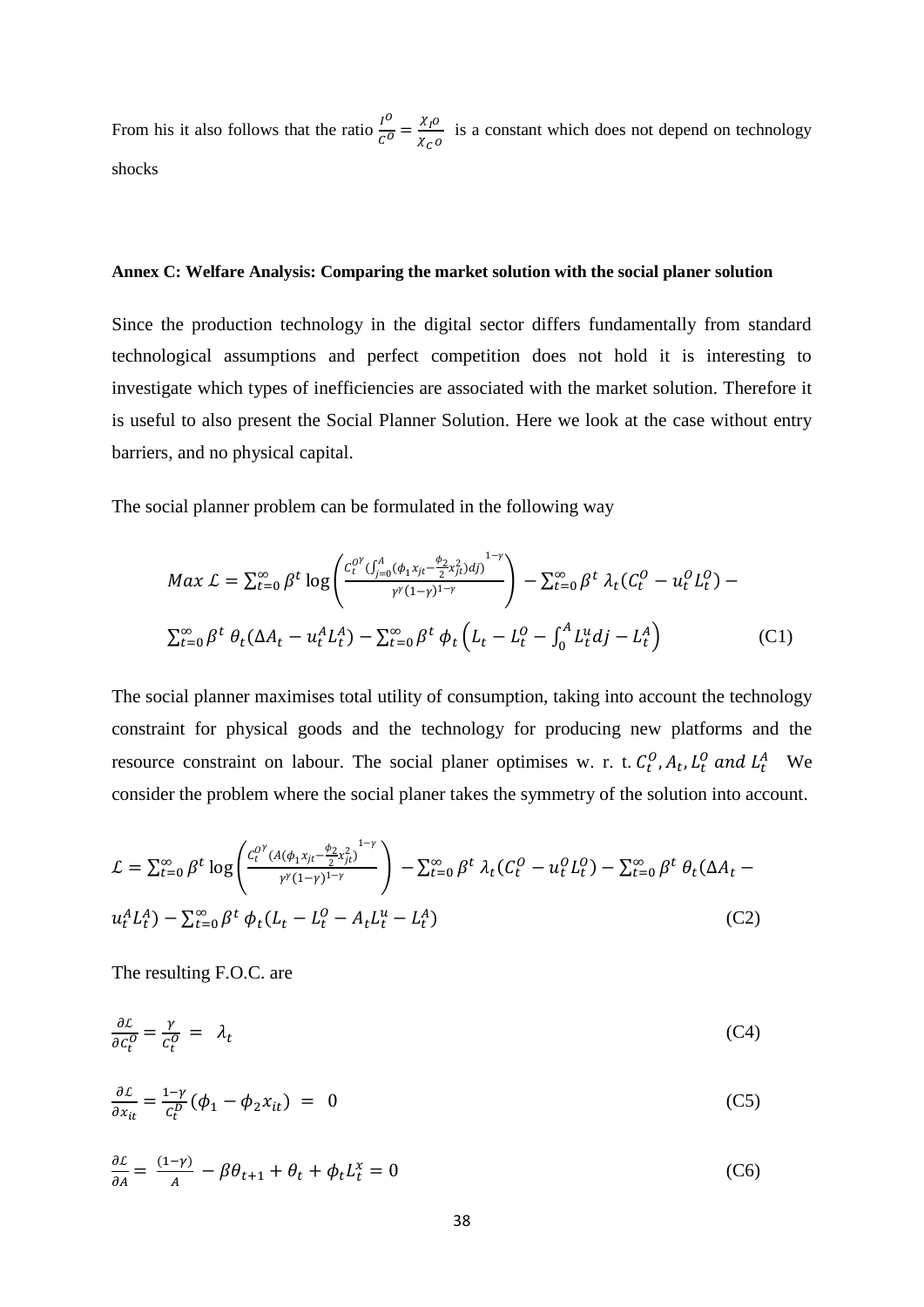$$
\frac{\partial \mathcal{L}}{\partial L^0} = \lambda_t u_t^0 + \phi_t = 0 \tag{C7}
$$

$$
\frac{\partial \mathcal{L}}{\partial L^A} = \theta_t u_t^A + \phi_t = 0 \tag{C8}
$$

Rearranging the FOCs yields the optimal number of platforms of the social planer

$$
\left(\frac{u^0}{u^A}\rho + u^0 L^x\right) = \frac{1-\gamma}{\gamma} \frac{u^0 (L - AL^x)}{A}
$$
\n(C10)

This condition is identical to the market solution under free entry. The equivalence to the market solution depends crucially on the assumption of perfect competition in the physical production sector and the platform design sector. Nevertheless the social planning solution differs from the market solution, because of the static optimality condition determining the level of output per platform. As can be seen from the FOCs, the planer sets the level of digital variant j to

$$
x_j^S = \frac{\phi_1}{\phi_2} \tag{C11}
$$

Notice, this level is equal to the level of  $x_i$  yielding maximum utility from variant j. It is twice the level set by the monopolist under the market solution (see eq. (27)). This level of  $x_i$ is not optimal for the platform monopolist since any increase of  $x_j$  bejond  $x_j^M$  is associated with a loss of revenue. It can be seen from the demand schedule for digital variants (eq. 6) that under the market solution this level of output of variant j could only be sold at a zero market price.

### **Annex D: Digital technical progress and aggregate growth**

Despite a relatively rapid speed of IT innovations, aggregate growth has not increased in recent decades. In this section we explore demand and supply side conditions, which can potentially explain why aggregate growth has been small. The demand side restriction on aggregate growth is associated with the observation that the nominal share of the digital sector has remained roughly constant. This suggests that the elasticity of substitution between physical and digital goods is relatively small (around one). This prevents a strong expansion of the digital sector, since new firms can only enter by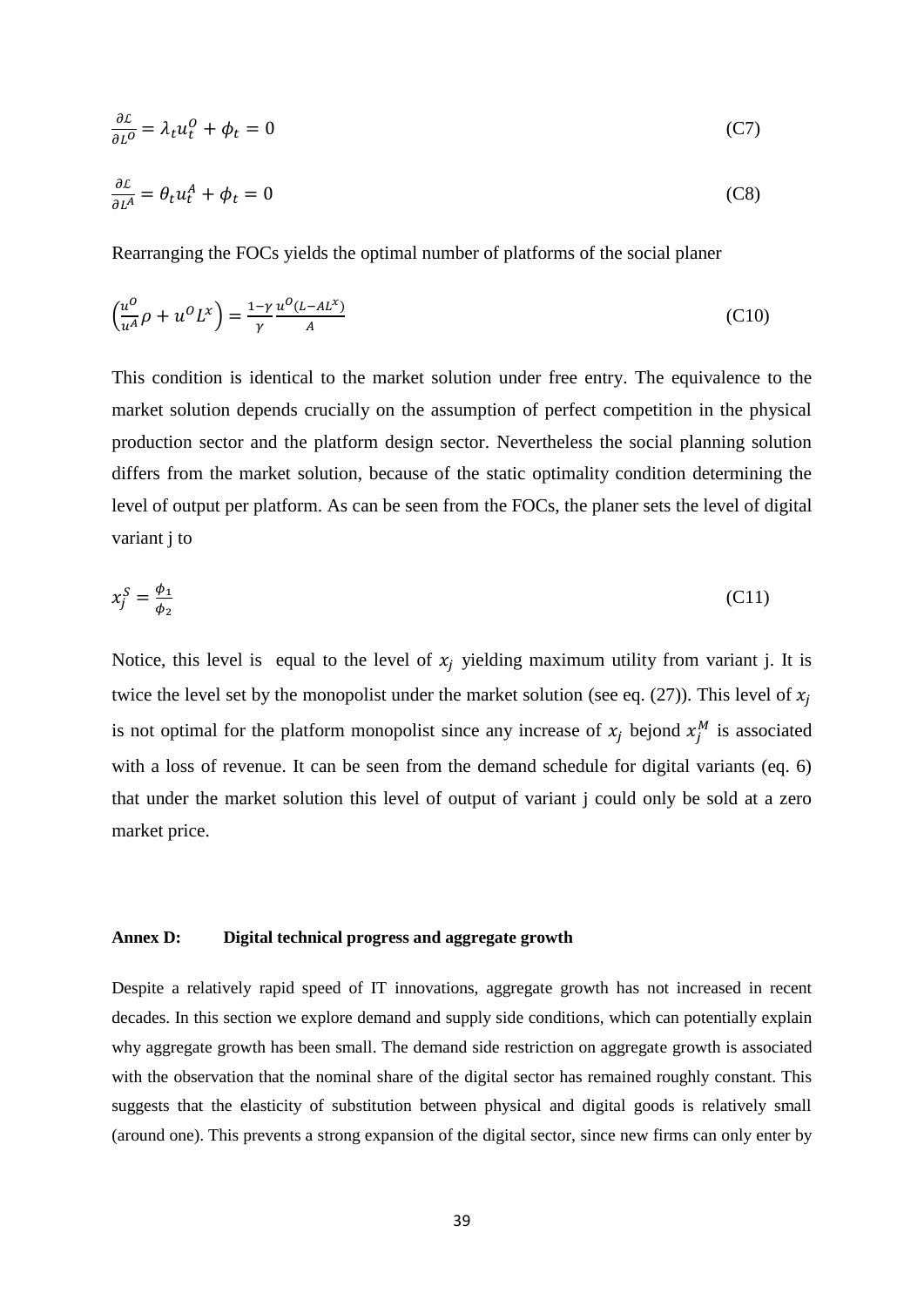offering substantially lower prices. Restricted entry in turn puts a break on the reallocation of resources from low productivity growth physical sector to the high productivity growth digital sector.

An important supply side factor which could slow down the expansion of the digital sector is a low skill specific labour supply elasticity. With a higher labour supply elasticity the increased demand for workers with digital skills, associated with technology induced entry of new firms into the digital sector would be possible with a smaller increase in the digital skill premium and would allow more new platforms to operate.

In order to illustrate the quantitative importance of loosening these two constraints, we a compare both a high elasticity of substitution scenario (HEoS) and a high labour supply elasticity scenario (HLSE) scenario to the baseline scenario with free entry and sectoral skill bias. In the HEoS scenario we assume that the EoS between digital and physical goods is 2.5 (instead of 1) and in the HLSE scenario we assume a labour supply elasticity of 1 (instead of 0.25) .





\_\_: Baseline; ---: HEoS; \_\_\_\_: HLSE